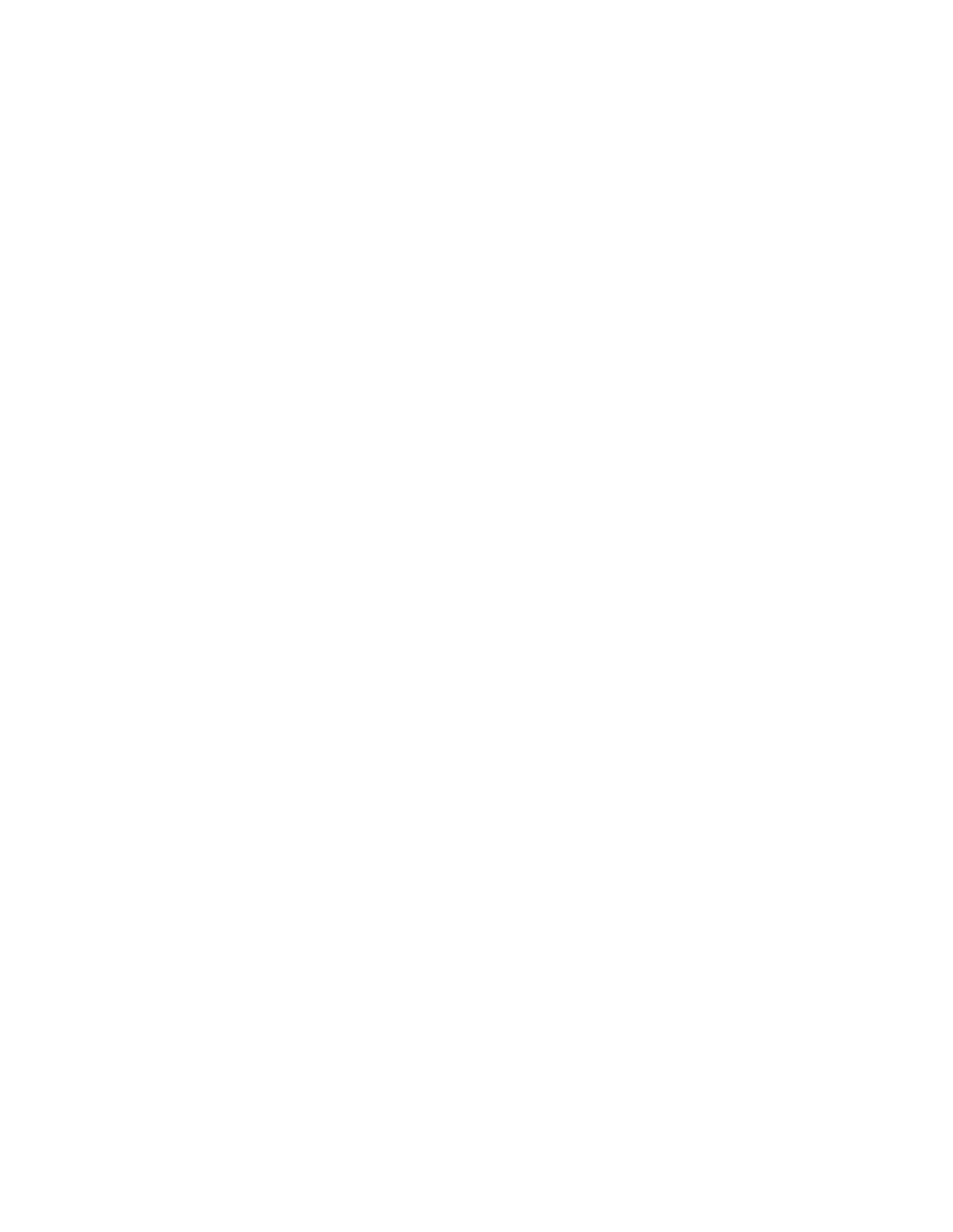# Calvary Christian Academy

*Educating Disciples of Christ Ephesians 4:12-13* 



Dear Friend,

Thank you for your interest in Calvary Christian Academy. Enclosed you will find our student application packet along with information regarding our school's history, mission and philosophy of education. Please take a moment to read about our school before filling out the application.

Our school was created to partner with like-minded families to train up young men and women to be disciples of Jesus Christ. It is our desire to provide a well-rounded education that will equip all students to use what they learn to serve the Lord.

If you choose to fill out the application, please complete all of the components necessary for us to proceed with the process of reviewing the application. If you have any questions concerning this information, please call us at 215-969-2404 during the school day between the hours of 8:00 a.m. to 4:00 p.m.

May God bless you as you seek His guidance in making a decision concerning the education of your child/children.

Sincerely,

CCA Administration

<sup>13500</sup> Philmont Avenue | Philadelphia, PA 19116 Elementary 215-969-1579 | Jr./Sr. High 215-969-2404 Fax 215-969-9732 | cca.ccphilly.org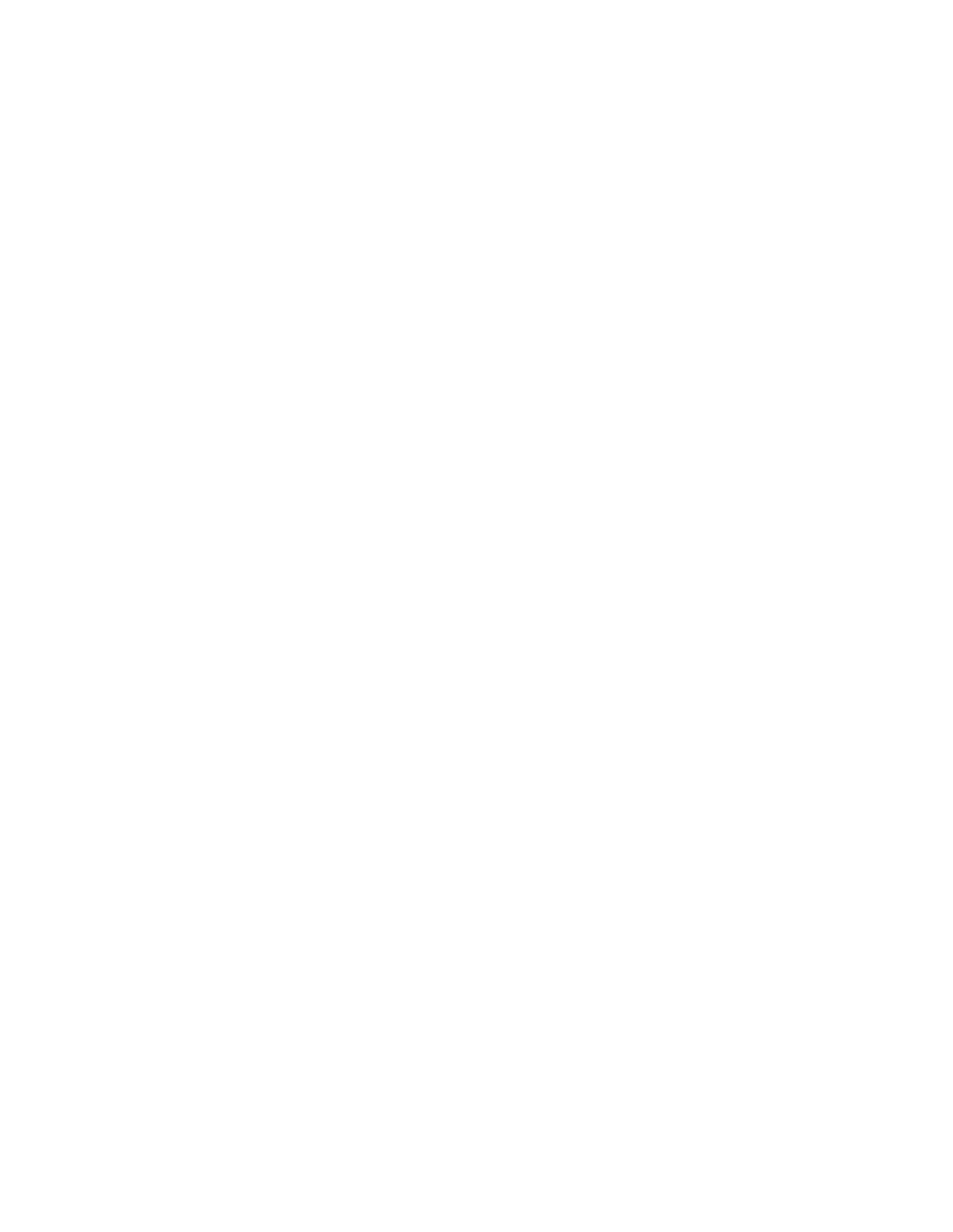

**Calvary Christian Academy**  2022-2023 Jr./Sr. High School Application 13500 Philmont Avenue | Philadelphia, PA 19116 School (215) 969-2404 | Fax (215) 969-9732 | cca.ccphilly.org

# **Calvary Christian Academy Overview**

# **Mission Statement**

Our mission is to share in the ministry of Calvary Chapel by offering Christian education from a Biblical worldview, while partnering with parents who have the God-given responsibility to educate their children. We desire to raise up disciples for Christ by promoting academic, social, and spiritual excellence. Equipping students to become a transforming influence on the world for Christ is at the core of a CCA education. Ephesians 4: 12‐13

# **History**

Calvary Christian Academy was founded in September of 1995 as an educational ministry of Calvary Chapel Philadelphia. The primary goal was to work with Christian families to educate and disciple godly young men and women. The school initially began as a PK through 8<sup>th</sup> grade school and soon after added 9<sup>th</sup> through 12<sup>th</sup> grades in 1997. In 1998, CCA graduated its first class and since that time has seen students enroll in over 100 different colleges and universities including University of Pennsylvania, Pennsylvania State University, Calvary Chapel Bible College, Liberty University, West Point Military Academy, Johns Hopkins University, Cedarville University, Temple University, University of Pittsburgh, and Grove City College. CCA received full accreditation from the Middle States Association of Colleges and Schools and the Association of Christian Teachers and Schools in 2012. Our academic programs are designed to meet the learning needs of the honors student, college prep student and the student working at a more basic level. Special education services are provided in accordance to our special education program and handbook. School electives and after school programs provide opportunities for CCA's students to hone the gifts the Lord has given them in areas of the fine arts, athletics, computer science, and the culinary arts. In 2015, Calvary Christian Academy celebrated 20 years of serving Christ's kids.

# **Diversity and Marriage Statement**

Calvary Christian Academy believes that an individual's first responsibility is to the God of the Bible and that a person's whole life should reflect His framework in a context of peace and selfless love. CCA asserts that a genuine love for and interaction with diverse peoples is a biblical mandate. Moreover, Calvary Christian Academy recognizes that we are all one in the body of Christ. Our standard for diversity is found in the Bible. Individual differences in lifestyle that deny, ignore, or reject biblical standards represent diversity in rebellion to God's standards and hence, are unacceptable for the families of CCA. CCA holds to the beliefs as stated in the King James Version of the Bible and asserts that marriage is the union between one man and one woman, and that from the beginning of the creation God made humans in two distinct sexes, male and female.

# **Statement of Non‐discrimination**

It is the commitment of CCA to provide Christian education by and for God's elect, holy and beloved, according to the faith of God's elect, and the acknowledging of the truth that is after godliness, and in that context and for that purpose does not discriminate on the basis of race, color, sex and ethnic background. This policy of non-discrimination is exercised during student admission, hiring of faculty and staff, and all schooladministered programs.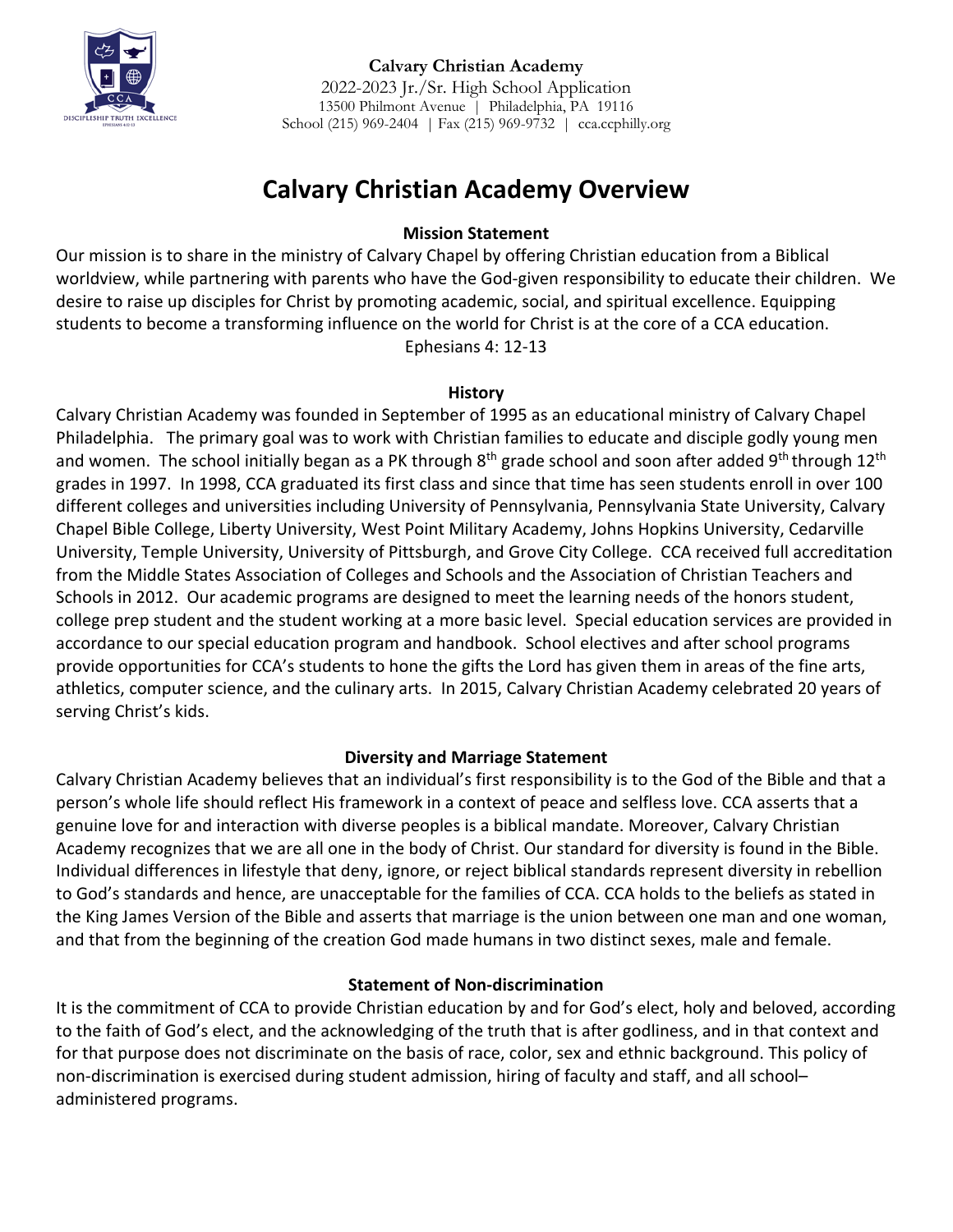

**Calvary Christian Academy**  2022-2023 Jr./Sr. High School Application 13500 Philmont Avenue | Philadelphia, PA 19116 School (215) 969-2404 | Fax (215) 969-9732 | cca.ccphilly.org

# **CCA's Philosophy of Education**

CCA's Philosophy of Education is based upon a biblical worldview that has been developed out of a literal interpretation of the Bible, as presented in the King James Version. It is impossible to disconnect our learning and development from the power and purposes of our Creator God. At the very core of CCA's worldview and philosophy of education is God's Word. It is the foundation of CCA's philosophical framework. From the origin of man to ethics and morality, we believe all logic and reasoning is based upon the tenets of Scripture. It is upon this premise that Calvary Chapel of Philadelphia built and developed Calvary Christian Academy. The governing bodies of both the school and the church are in full agreement with CCA's Philosophy of Education.

CCA's Philosophy of Education is based upon our biblical worldview and not upon the philosophy of man. All truth is God's truth. God's Word is truth according to the Scripture (John 17:17, KJV) and according to the conviction of the Holy Spirit. As such CCA's Philosophy of Education is defined by the master teacher himself, Jesus Christ. Teaching should be personal and individual. All methods, instructional practices, activities, and assessments should be geared toward allowing learners to better understand the knowledge of God and be better prepared to serve the Lord through successfully navigating and interacting with the world around them. We are set apart for God by understanding His truth; therefore, God must be at the core of all the principles, facts, and truths we teach.

CCA develops the curriculum and programs of the school based upon a biblical worldview, which assures the knowledge gained will be based upon God's truth and not just the correlations made by respected men and women of science, history, mathematics, and language. While these respected individuals have made vast contributions to our understanding of the world around us, our understanding is not complete until we filter it through God's Word. Our knowledge of God and His Word should cause us to fear no vain philosophy or body of knowledge. We have real truth in our hearts and in Scripture and with such knowledge and truth we should be able to disprove the fake and vain philosophies of the world. The better we know the creation, the better we know the creator. With a strong biblical worldview, the disciplines of math, science, history, and language are but a mere platform for believers to express the goodness of God, the truth of His Word and to praise Him for His many blessings. Psalm 19:1 states, "The heavens declare the glory of God; the skies proclaim the work of his hands" (NIV).

# **Philosophy of Educational Technology**

CCA desires to align all its practices and policies with Scripture and within the philosophy of our mission statement – "to raise up disciples for Christ by promoting academic, social and spiritual excellence. Equipping students to become a transforming influence on the world for Christ."

We desire to provide an environment where all our students can learn and grow in truth, that is, to learn and grow in God's Truth, the truth of Scripture and the truth of the Gospel, the good news of salvation through Jesus Christ. Teaching is both an art and a science. While research science has provided us with proper pedagogy, the creative minds of teachers have provided us countless avenues to engage the minds of our students. At CCA, Jesus provides us the perfect example of a master teacher. Jesus told stories; He used parables, relatable earthly stories, to reveal heavenly truths for godly living. Jesus asked questions. He utilized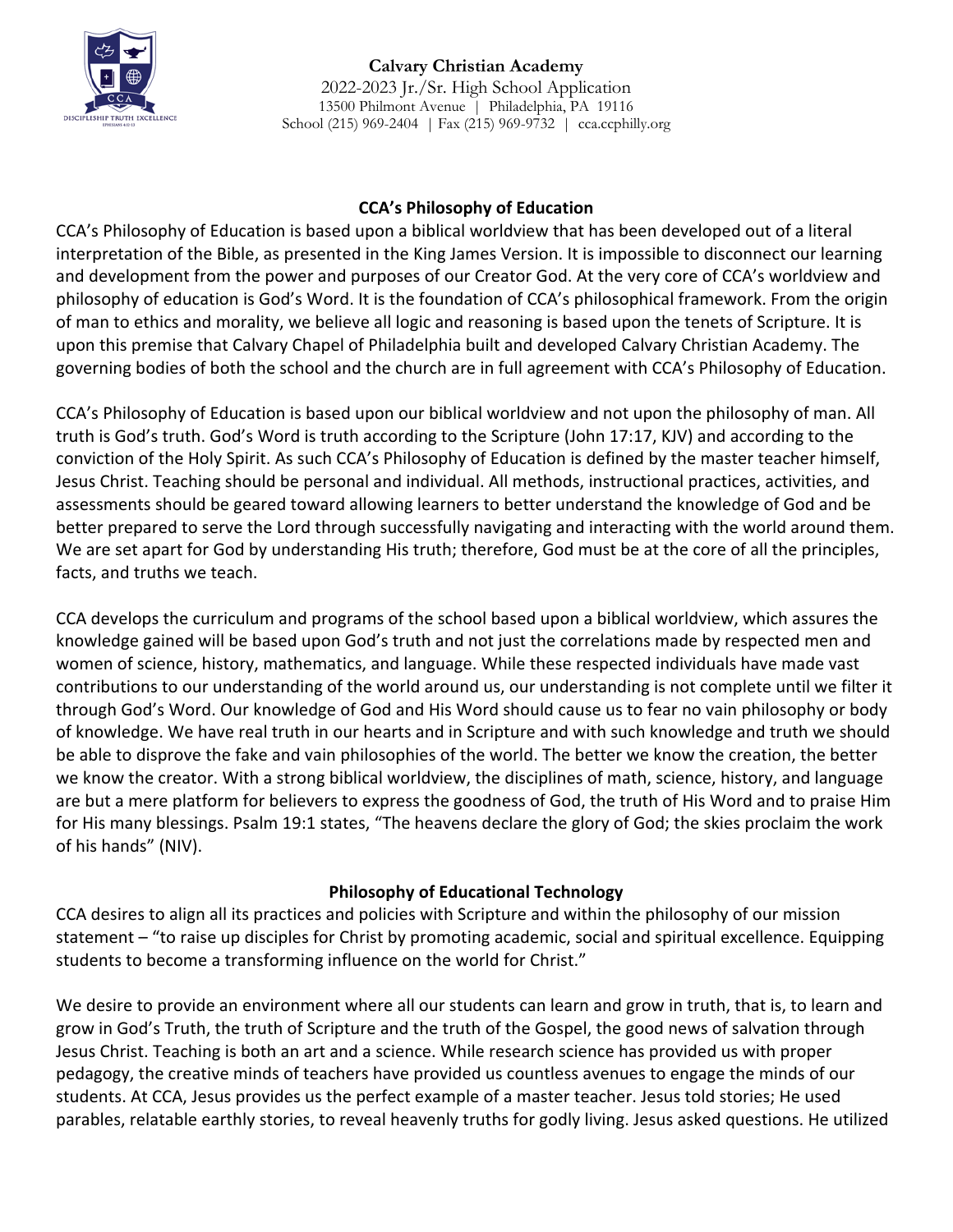

**Calvary Christian Academy**  2022-2023 Jr./Sr. High School Application 13500 Philmont Avenue | Philadelphia, PA 19116 School (215) 969-2404 | Fax (215) 969-9732 | cca.ccphilly.org

illustrations and object lessons, describing unselfish giving after watching a widow drop two coins into the temple offering. Teachers at CCA seek to model Jesus in their teaching. Beyond all else, teaching at CCA is personal. It is the personal and spiritual nature of a CCA education that enables us to raise up disciples of Christ. Teaching at CCA is so much more than just academic.

Educational technology is a tool used to promote good teaching and to enable effective communication. Just as the Industrial Revolution transformed production, communication, and enhanced innovation, so too has the revolution of technology transformed our ability to communicate, collaborate, present object lessons, and pull visual illustrations off the page into 3 and 4 dimensional examples of the intricacy of God's order and design in creation. Technology has become a common form of communication at work and within context of home and family life as well as in education and higher learning. The implementation of educational technology at CCA is done with purpose and restraint, always keeping in mind the developmental stage of the child and appropriateness/benefit of any given piece of technology.

CCA's website and teacher websites are used primarily as a tool to communicate policy, procedure, and upcoming events. Teacher websites take it a bit further by communicating what is being taught and the types and due dates of assignments and assessments. Google Classroom is used by teachers to provide a platform for real time submission of assignments, teacher communication & feedback, and remote collaboration amongst students. It also provides a safe place for discussion posts that offer opportunity for all students to have a voice. Calvary secures and monitors students online. This is nonnegotiable. Whenever a student logs in under a Calvary domain or Calvary Cougar GMAIL, our Go Guardian software monitors and safeguards online activity. Students are monitored here at CCA and on any other piece of technology outside school in which they log in using their CCA emails. PowerSchool is another piece of educational technology that is used to create student schedules, report cards and transcripts as well as allow parents to have a real time window into their children's grades and progress. Beyond the scope of technology as a tool and the next level pencil and paper, teachers will utilize technology to promote study, such as Kahoot, Quizzlets or Kahn Academy. They will pull up Google Earth to engage students in the wonder of God's creation. Teachers will not utilize technology to replace face‐to‐face teaching. CCA maintains that the best teaching practice, as Jesus has lived out as an example to us, is personal. Technology at CCA will always be but a mere tool to enhance and support the growth and development of its students so that we graduate disciples of Christ ‐ disciples that are equipped spiritually and academically, able to use reason and intellect to become a transforming influence on the world for Christ.

# **Non‐Academic Special Needs or Severe Learning Disabilities**

CCA is a ministry of Calvary Chapel of Philadelphia and has limited resources to educate its students. Due to our limited resources, CCA may be unable to properly educate students with non‐academic special needs or severe learning disabilities. We reserve the right to deny admittance and attendance to students whom we feel we cannot offer a sound and complete education. This decision may be made at any point during the application, interview, or acceptance process, or during the school year based upon information received.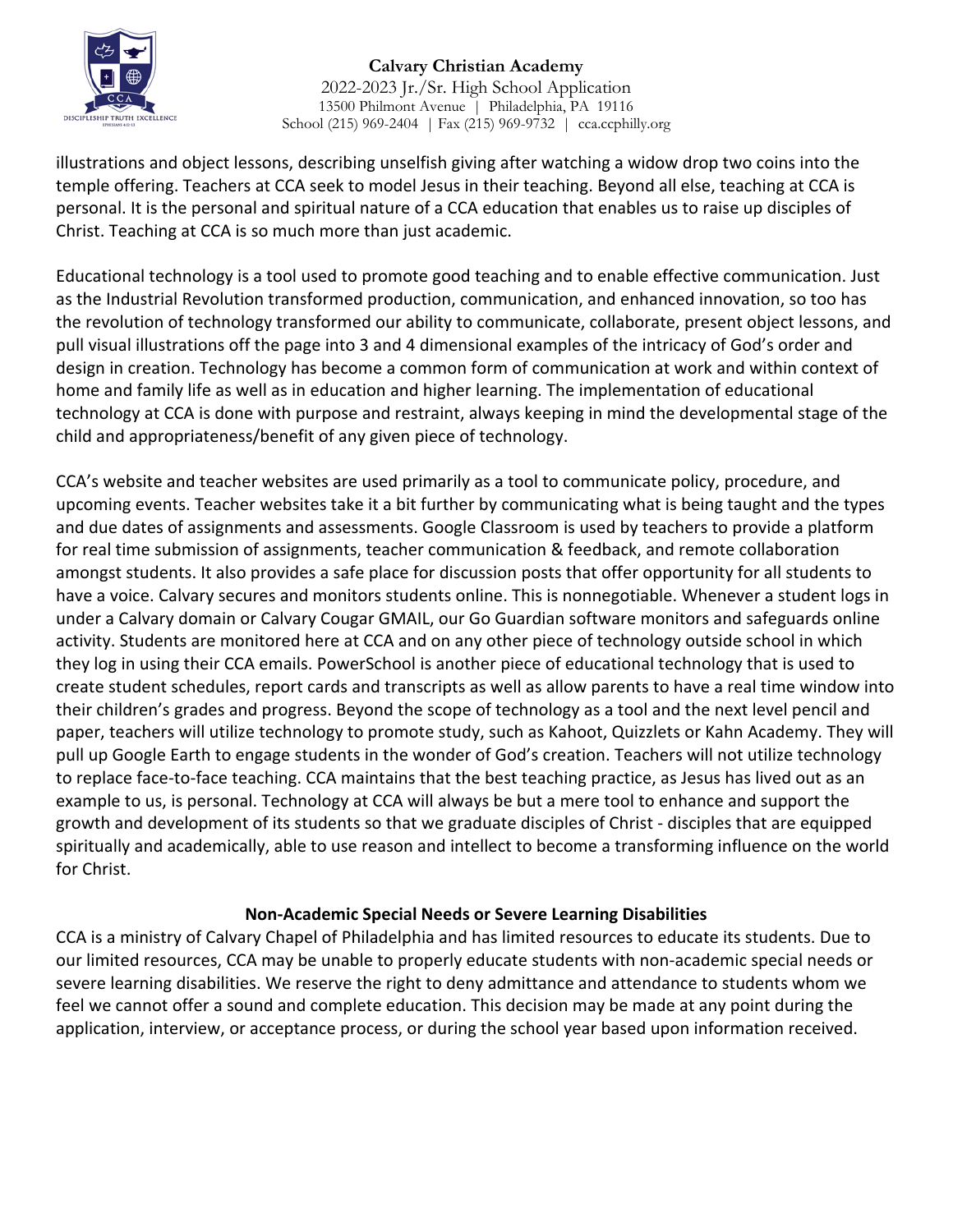

# **Calvary Christian Academy**

2022-2023 Jr./Sr. High School Application 13500 Philmont Avenue | Philadelphia, PA 19116 School (215) 969-2404 | Fax (215) 969-9732 | cca.ccphilly.org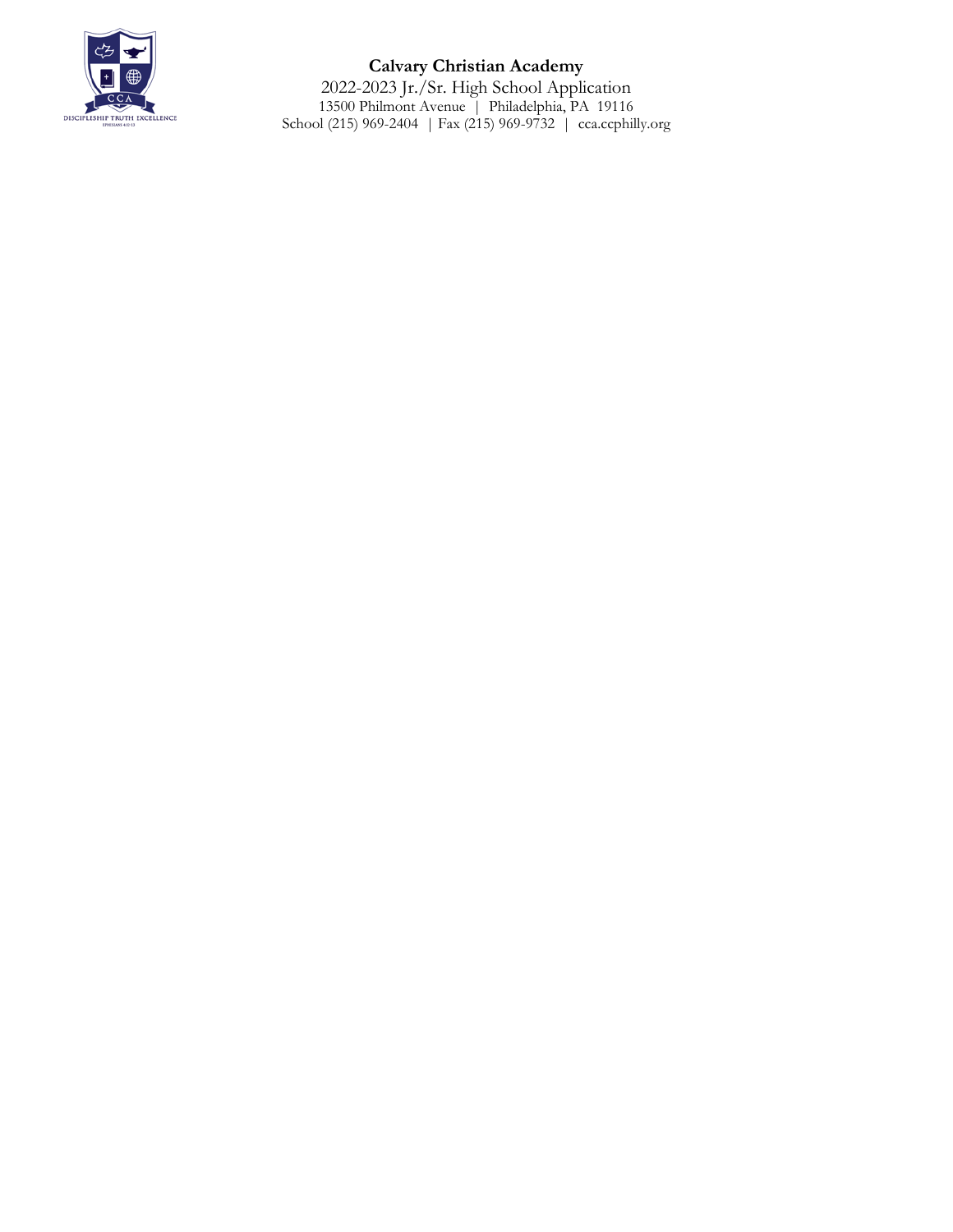## **Applicant Name**:

### **CRITERIA FOR STUDENT ADMISSION**

- 1. A clear profession of faith in Jesus Christ from at least one parent of the applicant.
- 2. Parent(s) and applicant's lifestyle display evidence of a desire to abide by the teaching of the Scripture.
- 3. Parents understand and commit to the purpose of Calvary Christian Academy which provides children with a Christ-centered education acknowledging the Lordship of Jesus Christ in every subject taught and every area of living.
- 4. Regular attendance at a Bible‐believing church by both parent(s) and applicant.
- 5. Parents and applicant support and agree with the goals, rules and purposes of CCA as defined in our Parent/Student Handbook.
- 6. Applicants provide evidence (report cards, achievement tests, discipline reports) of satisfactory achievement in previous school requisites (i.e. grades, behavior and attendance).

## **ADMISSION PROCEDURE**

- 1. Submit completed application to Admissions.
- 2. Admissions will pass on application to Administration when Application Checklist Requirements have been met.
- 3. Based on CCA's Criteria for Student Admission, the Administration reviews the application to establish compatibility.
- 4. Interview with an Administrator is scheduled.
- 5. Interview process includes:
	- a. Declaration of Salvation and Testimony of child and parent(s).
	- b. Church Affiliation
	- c. Academic Review
	- d. Academic Testing (when applicable)
	- e. Disciplinary Review
	- f. Get acquainted
- 6. After the interview process, the Administration Team prayerfully confirms that the family and student have met the Criteria required for acceptance.

### **APPLICATION CHECKLIST**

- □ I have completed all parts of this application. **Incomplete applications will not be processed.**
- $\Box$  I have enclosed a copy of the most recent report card and report cards from all past years.
- $\Box$  I have enclosed a copy of all achievement testing that has been done on my child.
- $\Box$  I have enclosed a copy of all psychological and educational testing done on my child.
- $\Box$  I have enclosed a copy of the required discipline report from current school (see attached form).
- $\Box$  I have enclosed a copy of my child's birth certificate.
- $\Box$  I have enclosed a copy of my child's immunization records.
- $\Box$  All applicable student information sheets are completed.
- $\Box$  I have attached a photo of my child. (for identification purposes)
- $\Box$  I have enclosed the completed Church Affiliation form
- I have enclosed a \$50.00 (Calvary Member) \$75.00 (Non‐Calvary Member) non‐refundable application fee.

### **IN SIGNING THIS APPLICATION, I AGREE THAT**

- All the information provided is accurate and complete.
- That CCA reserves the right to place my child at the appropriate grade level.
- CCA reserves the right to dismiss any child that does not cooperate with the goals, rules, and purposes of CCA as defined in our Parent/Student Handbook.
- I have read the financial policy and will make payments at the appropriate time.
- I understand that if any information has been omitted or falsified on this application, my child's acceptance to CCA will be in jeopardy.

Father's Signature: \_\_\_\_\_\_\_\_\_\_\_\_\_\_\_\_\_\_\_\_\_\_\_\_\_\_\_\_\_ Date: \_\_\_\_\_\_\_\_\_\_\_\_\_\_\_\_\_\_\_\_\_\_\_\_\_\_\_\_

Mother's Signature: \_\_\_\_\_\_\_\_\_\_\_\_\_\_\_\_\_\_\_\_\_\_\_\_\_\_\_\_ Date: \_\_\_\_\_\_\_\_\_\_\_\_\_\_\_\_\_\_\_\_\_\_\_\_\_\_\_\_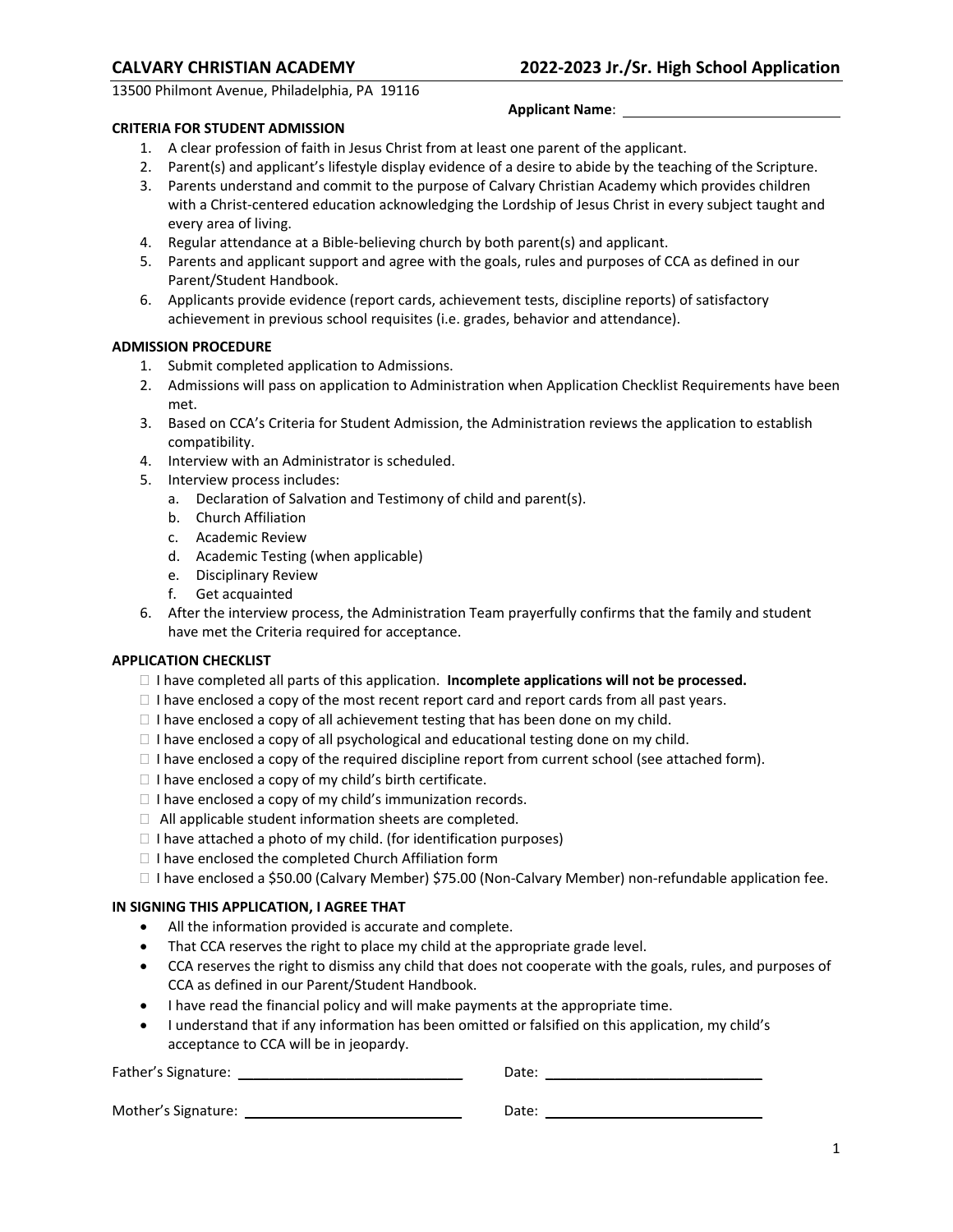| Mr.<br>Dr.<br>Rev.<br>Name:<br>First<br>MI<br>Last<br>Marital Status:<br>$\Box$ Married $\Box$ Widowed<br>$\Box$ Separated<br>□ Divorced<br>$\Box$ Remarried<br>$\square$ Single<br>Relationship to Child:<br>$\Box$ Grandfather<br>$\Box$ Father<br>$\Box$ Step-Father<br>$\Box$ Guardian<br>□ African- American<br>Ethnicity: $\Box$ White<br>$\Box$ Asian<br>$\Box$ Hispanic<br>$\Box$ Other<br>Primary Language Spoken by the Father: <b>Noting the Servey Commany Language Spoken at Home</b> : 1997 Communisty Commun<br><b>Contact Information:</b><br>Work Phone<br>Cell Phone<br>Home Phone<br><b>Home Mailing Address</b><br><b>ST</b><br>City<br>ZIP<br>Employer<br>Occupation<br><b>Home Email Address</b><br><b>Church Attendance:</b><br>Do you regularly attend Calvary Chapel of Philadelphia? □ Yes<br>$\Box$ No<br>If yes:<br>How long have you been in regular attendance?<br>Which service(s) do you attend? □ Sun 8am □ Sun 10am □ Sun 12pm □ Sunday pm □ Wed pm<br>٠<br>List the ministries and activities that you are involved in at Calvary Chapel: _____________________<br>In order to qualify for the "Calvary Family" Rate:<br>You must regularly attend and support Calvary Chapel of Philadelphia for a minimum of one year<br>Your child must regularly attend Sunday school for a minimum of one year<br>$\bullet$<br>Your support/donation to Calvary Chapel must be given in a way that is recordable<br>$\bullet$<br>If no:<br>Please list name and address of church you attend:<br>Describe your participation and ministry in this church:<br>Please ask a pastor, school employee, or church member involved in ministry that you know personally to<br>complete the attached Church Affiliation Form.<br>Please describe your personal relationship with Jesus Christ: | <b>FATHER</b> |  |  |
|-----------------------------------------------------------------------------------------------------------------------------------------------------------------------------------------------------------------------------------------------------------------------------------------------------------------------------------------------------------------------------------------------------------------------------------------------------------------------------------------------------------------------------------------------------------------------------------------------------------------------------------------------------------------------------------------------------------------------------------------------------------------------------------------------------------------------------------------------------------------------------------------------------------------------------------------------------------------------------------------------------------------------------------------------------------------------------------------------------------------------------------------------------------------------------------------------------------------------------------------------------------------------------------------------------------------------------------------------------------------------------------------------------------------------------------------------------------------------------------------------------------------------------------------------------------------------------------------------------------------------------------------------------------------------------------------------------------------------------------------------------------------------------------------------------------------|---------------|--|--|
|                                                                                                                                                                                                                                                                                                                                                                                                                                                                                                                                                                                                                                                                                                                                                                                                                                                                                                                                                                                                                                                                                                                                                                                                                                                                                                                                                                                                                                                                                                                                                                                                                                                                                                                                                                                                                 |               |  |  |
|                                                                                                                                                                                                                                                                                                                                                                                                                                                                                                                                                                                                                                                                                                                                                                                                                                                                                                                                                                                                                                                                                                                                                                                                                                                                                                                                                                                                                                                                                                                                                                                                                                                                                                                                                                                                                 |               |  |  |
|                                                                                                                                                                                                                                                                                                                                                                                                                                                                                                                                                                                                                                                                                                                                                                                                                                                                                                                                                                                                                                                                                                                                                                                                                                                                                                                                                                                                                                                                                                                                                                                                                                                                                                                                                                                                                 |               |  |  |
|                                                                                                                                                                                                                                                                                                                                                                                                                                                                                                                                                                                                                                                                                                                                                                                                                                                                                                                                                                                                                                                                                                                                                                                                                                                                                                                                                                                                                                                                                                                                                                                                                                                                                                                                                                                                                 |               |  |  |
|                                                                                                                                                                                                                                                                                                                                                                                                                                                                                                                                                                                                                                                                                                                                                                                                                                                                                                                                                                                                                                                                                                                                                                                                                                                                                                                                                                                                                                                                                                                                                                                                                                                                                                                                                                                                                 |               |  |  |
|                                                                                                                                                                                                                                                                                                                                                                                                                                                                                                                                                                                                                                                                                                                                                                                                                                                                                                                                                                                                                                                                                                                                                                                                                                                                                                                                                                                                                                                                                                                                                                                                                                                                                                                                                                                                                 |               |  |  |
|                                                                                                                                                                                                                                                                                                                                                                                                                                                                                                                                                                                                                                                                                                                                                                                                                                                                                                                                                                                                                                                                                                                                                                                                                                                                                                                                                                                                                                                                                                                                                                                                                                                                                                                                                                                                                 |               |  |  |
|                                                                                                                                                                                                                                                                                                                                                                                                                                                                                                                                                                                                                                                                                                                                                                                                                                                                                                                                                                                                                                                                                                                                                                                                                                                                                                                                                                                                                                                                                                                                                                                                                                                                                                                                                                                                                 |               |  |  |
|                                                                                                                                                                                                                                                                                                                                                                                                                                                                                                                                                                                                                                                                                                                                                                                                                                                                                                                                                                                                                                                                                                                                                                                                                                                                                                                                                                                                                                                                                                                                                                                                                                                                                                                                                                                                                 |               |  |  |
|                                                                                                                                                                                                                                                                                                                                                                                                                                                                                                                                                                                                                                                                                                                                                                                                                                                                                                                                                                                                                                                                                                                                                                                                                                                                                                                                                                                                                                                                                                                                                                                                                                                                                                                                                                                                                 |               |  |  |
|                                                                                                                                                                                                                                                                                                                                                                                                                                                                                                                                                                                                                                                                                                                                                                                                                                                                                                                                                                                                                                                                                                                                                                                                                                                                                                                                                                                                                                                                                                                                                                                                                                                                                                                                                                                                                 |               |  |  |
|                                                                                                                                                                                                                                                                                                                                                                                                                                                                                                                                                                                                                                                                                                                                                                                                                                                                                                                                                                                                                                                                                                                                                                                                                                                                                                                                                                                                                                                                                                                                                                                                                                                                                                                                                                                                                 |               |  |  |
|                                                                                                                                                                                                                                                                                                                                                                                                                                                                                                                                                                                                                                                                                                                                                                                                                                                                                                                                                                                                                                                                                                                                                                                                                                                                                                                                                                                                                                                                                                                                                                                                                                                                                                                                                                                                                 |               |  |  |
|                                                                                                                                                                                                                                                                                                                                                                                                                                                                                                                                                                                                                                                                                                                                                                                                                                                                                                                                                                                                                                                                                                                                                                                                                                                                                                                                                                                                                                                                                                                                                                                                                                                                                                                                                                                                                 |               |  |  |
|                                                                                                                                                                                                                                                                                                                                                                                                                                                                                                                                                                                                                                                                                                                                                                                                                                                                                                                                                                                                                                                                                                                                                                                                                                                                                                                                                                                                                                                                                                                                                                                                                                                                                                                                                                                                                 |               |  |  |
|                                                                                                                                                                                                                                                                                                                                                                                                                                                                                                                                                                                                                                                                                                                                                                                                                                                                                                                                                                                                                                                                                                                                                                                                                                                                                                                                                                                                                                                                                                                                                                                                                                                                                                                                                                                                                 |               |  |  |
|                                                                                                                                                                                                                                                                                                                                                                                                                                                                                                                                                                                                                                                                                                                                                                                                                                                                                                                                                                                                                                                                                                                                                                                                                                                                                                                                                                                                                                                                                                                                                                                                                                                                                                                                                                                                                 |               |  |  |
|                                                                                                                                                                                                                                                                                                                                                                                                                                                                                                                                                                                                                                                                                                                                                                                                                                                                                                                                                                                                                                                                                                                                                                                                                                                                                                                                                                                                                                                                                                                                                                                                                                                                                                                                                                                                                 |               |  |  |

 $\mathcal{L}_\mathcal{L} = \{ \mathcal{L}_\mathcal{L} = \{ \mathcal{L}_\mathcal{L} = \{ \mathcal{L}_\mathcal{L} = \{ \mathcal{L}_\mathcal{L} = \{ \mathcal{L}_\mathcal{L} = \{ \mathcal{L}_\mathcal{L} = \{ \mathcal{L}_\mathcal{L} = \{ \mathcal{L}_\mathcal{L} = \{ \mathcal{L}_\mathcal{L} = \{ \mathcal{L}_\mathcal{L} = \{ \mathcal{L}_\mathcal{L} = \{ \mathcal{L}_\mathcal{L} = \{ \mathcal{L}_\mathcal{L} = \{ \mathcal{L}_\mathcal{$  $\mathcal{L}_\mathcal{L} = \{ \mathcal{L}_\mathcal{L} = \{ \mathcal{L}_\mathcal{L} = \{ \mathcal{L}_\mathcal{L} = \{ \mathcal{L}_\mathcal{L} = \{ \mathcal{L}_\mathcal{L} = \{ \mathcal{L}_\mathcal{L} = \{ \mathcal{L}_\mathcal{L} = \{ \mathcal{L}_\mathcal{L} = \{ \mathcal{L}_\mathcal{L} = \{ \mathcal{L}_\mathcal{L} = \{ \mathcal{L}_\mathcal{L} = \{ \mathcal{L}_\mathcal{L} = \{ \mathcal{L}_\mathcal{L} = \{ \mathcal{L}_\mathcal{$  $\mathcal{L}_\mathcal{L} = \{ \mathcal{L}_\mathcal{L} = \{ \mathcal{L}_\mathcal{L} = \{ \mathcal{L}_\mathcal{L} = \{ \mathcal{L}_\mathcal{L} = \{ \mathcal{L}_\mathcal{L} = \{ \mathcal{L}_\mathcal{L} = \{ \mathcal{L}_\mathcal{L} = \{ \mathcal{L}_\mathcal{L} = \{ \mathcal{L}_\mathcal{L} = \{ \mathcal{L}_\mathcal{L} = \{ \mathcal{L}_\mathcal{L} = \{ \mathcal{L}_\mathcal{L} = \{ \mathcal{L}_\mathcal{L} = \{ \mathcal{L}_\mathcal{$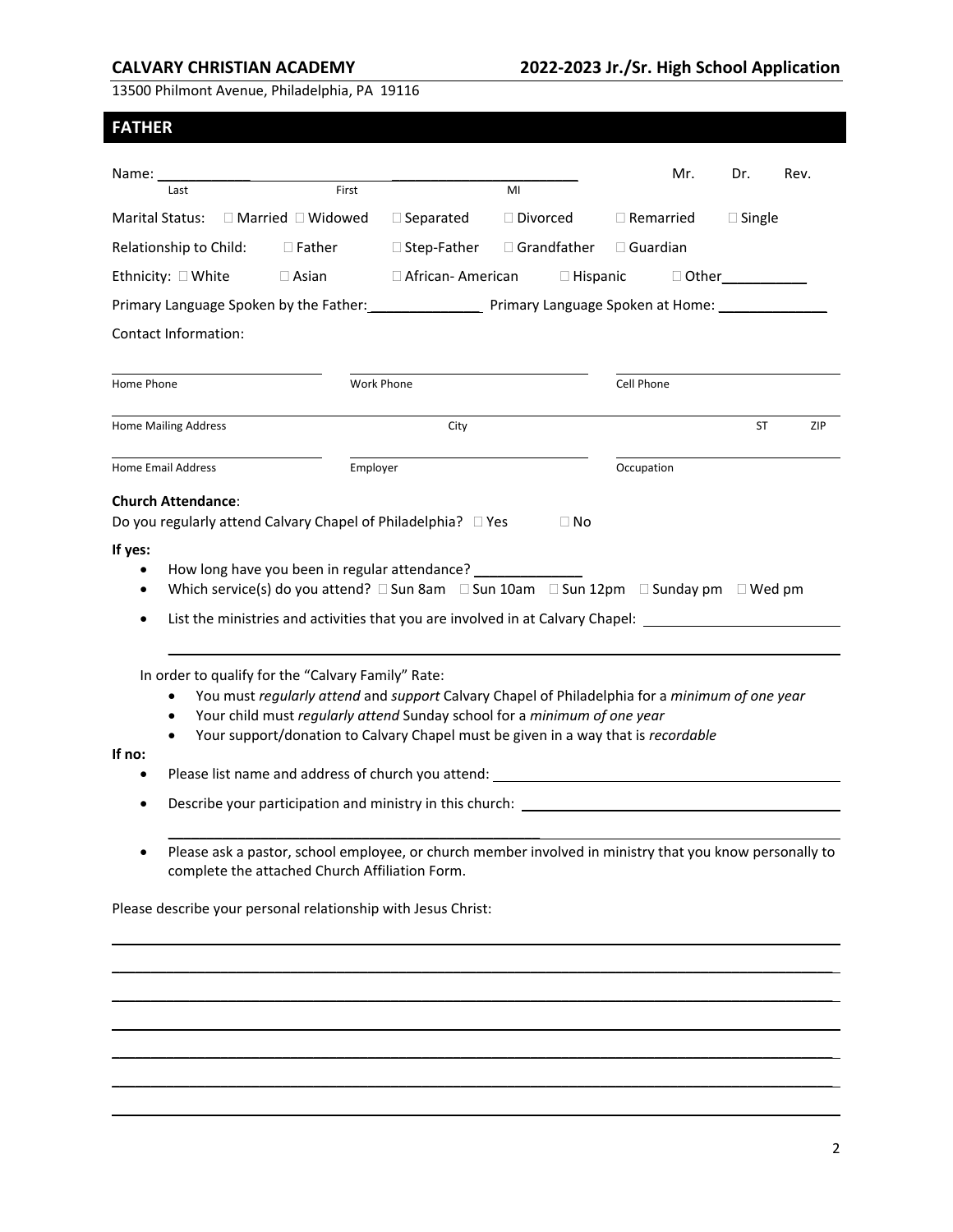| <b>MOTHER</b>                                                                                                  |                                                                                                                                                               |                       |                                    |                  |                                                                                                         |
|----------------------------------------------------------------------------------------------------------------|---------------------------------------------------------------------------------------------------------------------------------------------------------------|-----------------------|------------------------------------|------------------|---------------------------------------------------------------------------------------------------------|
|                                                                                                                |                                                                                                                                                               |                       |                                    | Mrs.             | <b>Miss</b><br>Dr.                                                                                      |
| Last                                                                                                           | First                                                                                                                                                         |                       | MI                                 |                  |                                                                                                         |
| Marital Status: $\Box$ Married $\Box$ Widowed                                                                  |                                                                                                                                                               | $\Box$ Separated      | $\Box$ Divorced                    | $\Box$ Remarried | $\Box$ Single                                                                                           |
| Relationship to Child:                                                                                         | $\Box$ Mother                                                                                                                                                 | $\square$ Step-Mother | $\Box$ Grandmother $\Box$ Guardian |                  |                                                                                                         |
| Ethnicity: □ White                                                                                             | $\Box$ Asian                                                                                                                                                  | □ African- American   | $\Box$ Hispanic                    |                  |                                                                                                         |
| Primary Language Spoken by the Mother: ________________________ Primary Language Spoken at Home: _____________ |                                                                                                                                                               |                       |                                    |                  |                                                                                                         |
| Contact Information:                                                                                           |                                                                                                                                                               |                       |                                    |                  |                                                                                                         |
| Home Phone                                                                                                     |                                                                                                                                                               | Work Phone            |                                    | Cell Phone       |                                                                                                         |
| <b>Home Mailing Address</b>                                                                                    |                                                                                                                                                               | City                  |                                    |                  | ST<br>ZIP                                                                                               |
| <b>Home Email Address</b>                                                                                      | Employer                                                                                                                                                      |                       |                                    | Occupation       |                                                                                                         |
| $\bullet$<br>In order to qualify for the "Calvary Family" Rate:<br>$\bullet$                                   | You must regularly attend and support Calvary Chapel of Philadelphia for a minimum of one year                                                                |                       |                                    |                  | List the ministries and activities that you are involved in at Calvary Chapel: _____________________    |
| ٠<br>$\bullet$<br>If no:                                                                                       | Your child must regularly attend Sunday school for a minimum of one year<br>Your support/donation to Calvary Chapel must be given in a way that is recordable |                       |                                    |                  |                                                                                                         |
|                                                                                                                | Please list name and address of church you attend: _____________________________                                                                              |                       |                                    |                  |                                                                                                         |
| $\bullet$                                                                                                      | Describe your participation and ministry in this church:                                                                                                      |                       |                                    |                  |                                                                                                         |
|                                                                                                                | complete the attached Church Affiliation Form.                                                                                                                |                       |                                    |                  | Please ask a pastor, school employee, or church member involved in ministry that you know personally to |
| Please describe your personal relationship with Jesus Christ:                                                  |                                                                                                                                                               |                       |                                    |                  |                                                                                                         |
|                                                                                                                |                                                                                                                                                               |                       |                                    |                  |                                                                                                         |
|                                                                                                                |                                                                                                                                                               |                       |                                    |                  |                                                                                                         |
|                                                                                                                |                                                                                                                                                               |                       |                                    |                  |                                                                                                         |

 $\mathcal{L}_\mathcal{L} = \{ \mathcal{L}_\mathcal{L} = \{ \mathcal{L}_\mathcal{L} = \{ \mathcal{L}_\mathcal{L} = \{ \mathcal{L}_\mathcal{L} = \{ \mathcal{L}_\mathcal{L} = \{ \mathcal{L}_\mathcal{L} = \{ \mathcal{L}_\mathcal{L} = \{ \mathcal{L}_\mathcal{L} = \{ \mathcal{L}_\mathcal{L} = \{ \mathcal{L}_\mathcal{L} = \{ \mathcal{L}_\mathcal{L} = \{ \mathcal{L}_\mathcal{L} = \{ \mathcal{L}_\mathcal{L} = \{ \mathcal{L}_\mathcal{$  $\mathcal{L}_\mathcal{L} = \{ \mathcal{L}_\mathcal{L} = \{ \mathcal{L}_\mathcal{L} = \{ \mathcal{L}_\mathcal{L} = \{ \mathcal{L}_\mathcal{L} = \{ \mathcal{L}_\mathcal{L} = \{ \mathcal{L}_\mathcal{L} = \{ \mathcal{L}_\mathcal{L} = \{ \mathcal{L}_\mathcal{L} = \{ \mathcal{L}_\mathcal{L} = \{ \mathcal{L}_\mathcal{L} = \{ \mathcal{L}_\mathcal{L} = \{ \mathcal{L}_\mathcal{L} = \{ \mathcal{L}_\mathcal{L} = \{ \mathcal{L}_\mathcal{$  $\mathcal{L}_\mathcal{L} = \{ \mathcal{L}_\mathcal{L} = \{ \mathcal{L}_\mathcal{L} = \{ \mathcal{L}_\mathcal{L} = \{ \mathcal{L}_\mathcal{L} = \{ \mathcal{L}_\mathcal{L} = \{ \mathcal{L}_\mathcal{L} = \{ \mathcal{L}_\mathcal{L} = \{ \mathcal{L}_\mathcal{L} = \{ \mathcal{L}_\mathcal{L} = \{ \mathcal{L}_\mathcal{L} = \{ \mathcal{L}_\mathcal{L} = \{ \mathcal{L}_\mathcal{L} = \{ \mathcal{L}_\mathcal{L} = \{ \mathcal{L}_\mathcal{$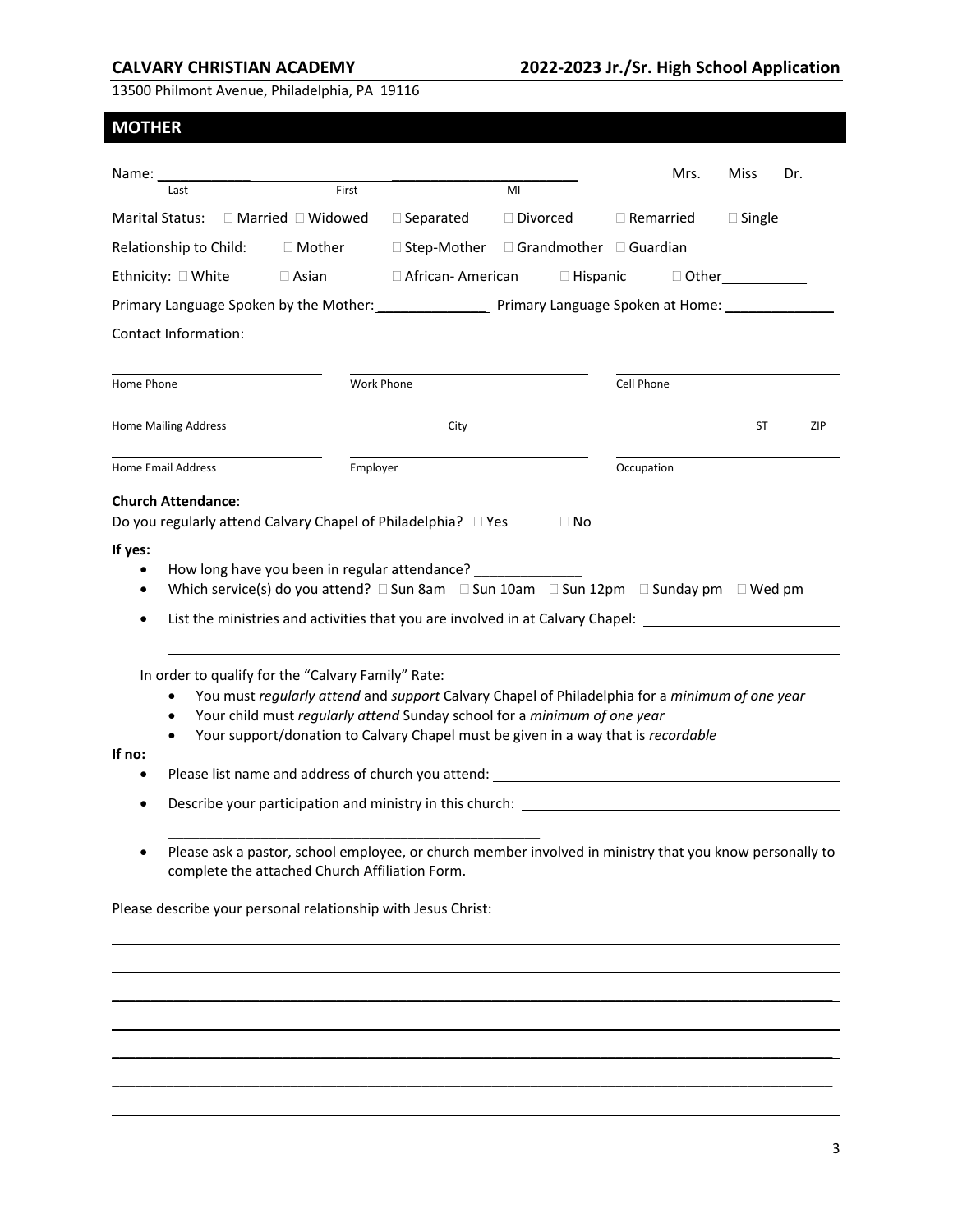# **STUDENT**

| <b>Name:</b> <u>Last First</u>                                                                                                                                                                                                                                                                                                                                                                                                                                                                            |              |                                                                    | MI       | (Full Legal Name of Applicant)          |           |     |
|-----------------------------------------------------------------------------------------------------------------------------------------------------------------------------------------------------------------------------------------------------------------------------------------------------------------------------------------------------------------------------------------------------------------------------------------------------------------------------------------------------------|--------------|--------------------------------------------------------------------|----------|-----------------------------------------|-----------|-----|
|                                                                                                                                                                                                                                                                                                                                                                                                                                                                                                           |              |                                                                    |          |                                         |           |     |
|                                                                                                                                                                                                                                                                                                                                                                                                                                                                                                           |              |                                                                    |          | Birth date: <u>____________________</u> |           |     |
| Gender: $\Box$ Male $\Box$ Female Social Security Number: ___________________________ Applying for Grade: ______________                                                                                                                                                                                                                                                                                                                                                                                  |              |                                                                    |          |                                         |           |     |
| Ethnicity: □ White                                                                                                                                                                                                                                                                                                                                                                                                                                                                                        | $\Box$ Asian | □ African- American    □ Hispanic    □ Other ____________          |          |                                         |           |     |
| Primary Language Spoken by the Student: ________________________ Primary Language Spoken at Home: ____________                                                                                                                                                                                                                                                                                                                                                                                            |              |                                                                    |          |                                         |           |     |
| <b>Student Contact Information:</b>                                                                                                                                                                                                                                                                                                                                                                                                                                                                       |              |                                                                    |          |                                         |           |     |
|                                                                                                                                                                                                                                                                                                                                                                                                                                                                                                           |              |                                                                    |          |                                         |           |     |
| <b>Student Home Phone</b>                                                                                                                                                                                                                                                                                                                                                                                                                                                                                 |              | <b>Student Cell Phone</b>                                          |          | <b>Student Email</b>                    |           |     |
| <b>Student Home Mailing Address</b>                                                                                                                                                                                                                                                                                                                                                                                                                                                                       |              | City                                                               |          |                                         | <b>ST</b> | ZIP |
|                                                                                                                                                                                                                                                                                                                                                                                                                                                                                                           |              |                                                                    |          |                                         |           |     |
|                                                                                                                                                                                                                                                                                                                                                                                                                                                                                                           |              |                                                                    |          |                                         |           |     |
|                                                                                                                                                                                                                                                                                                                                                                                                                                                                                                           |              |                                                                    |          |                                         |           |     |
|                                                                                                                                                                                                                                                                                                                                                                                                                                                                                                           |              |                                                                    |          |                                         |           |     |
|                                                                                                                                                                                                                                                                                                                                                                                                                                                                                                           |              | If no, please list name and address of church where child attends: |          |                                         |           |     |
|                                                                                                                                                                                                                                                                                                                                                                                                                                                                                                           |              |                                                                    |          |                                         |           |     |
|                                                                                                                                                                                                                                                                                                                                                                                                                                                                                                           |              |                                                                    |          |                                         |           |     |
|                                                                                                                                                                                                                                                                                                                                                                                                                                                                                                           |              |                                                                    |          | Grade(s) ________ Year(s) _____         |           |     |
|                                                                                                                                                                                                                                                                                                                                                                                                                                                                                                           |              | City                                                               |          |                                         | <b>ST</b> | ZIP |
|                                                                                                                                                                                                                                                                                                                                                                                                                                                                                                           |              |                                                                    |          |                                         |           |     |
| Relationship to child (parents, etc.) Name of the state of the state of the state of the state of the state of<br>Does child attend Calvary Chapel of Philadelphia? □ Yes □ No<br>Does child attend Youth Ministry services or activities at Calvary Chapel of Philadelphia? □ Yes □ No<br>List all previous schools attended:<br><b>Current School Mailing Address</b><br>Upon acceptance your child's records will be requested.<br>Please state reason for leaving <b>State of the State of August</b> |              |                                                                    |          |                                         |           |     |
|                                                                                                                                                                                                                                                                                                                                                                                                                                                                                                           |              | Grade(s)                                                           | _Year(s) |                                         |           |     |
|                                                                                                                                                                                                                                                                                                                                                                                                                                                                                                           |              | City                                                               |          |                                         | <b>ST</b> | ZIP |
|                                                                                                                                                                                                                                                                                                                                                                                                                                                                                                           |              |                                                                    |          |                                         |           |     |
| Prior School<br><b>Prior School Mailing Address</b><br>Other Schools Attended:                                                                                                                                                                                                                                                                                                                                                                                                                            |              |                                                                    |          | Grade(s)________Year(s)______           |           |     |

\_\_\_\_\_\_\_\_\_\_\_\_\_\_\_\_\_\_\_\_\_\_\_\_\_\_\_\_\_\_\_\_\_\_\_\_\_\_\_\_\_\_\_\_\_\_\_\_\_\_\_\_\_\_\_\_\_\_\_\_\_\_\_\_\_\_\_ \_\_\_\_\_  $\overline{\phantom{a}}$  , and the contribution of the contribution of the contribution of the contribution of the contribution of the contribution of the contribution of the contribution of the contribution of the contribution of the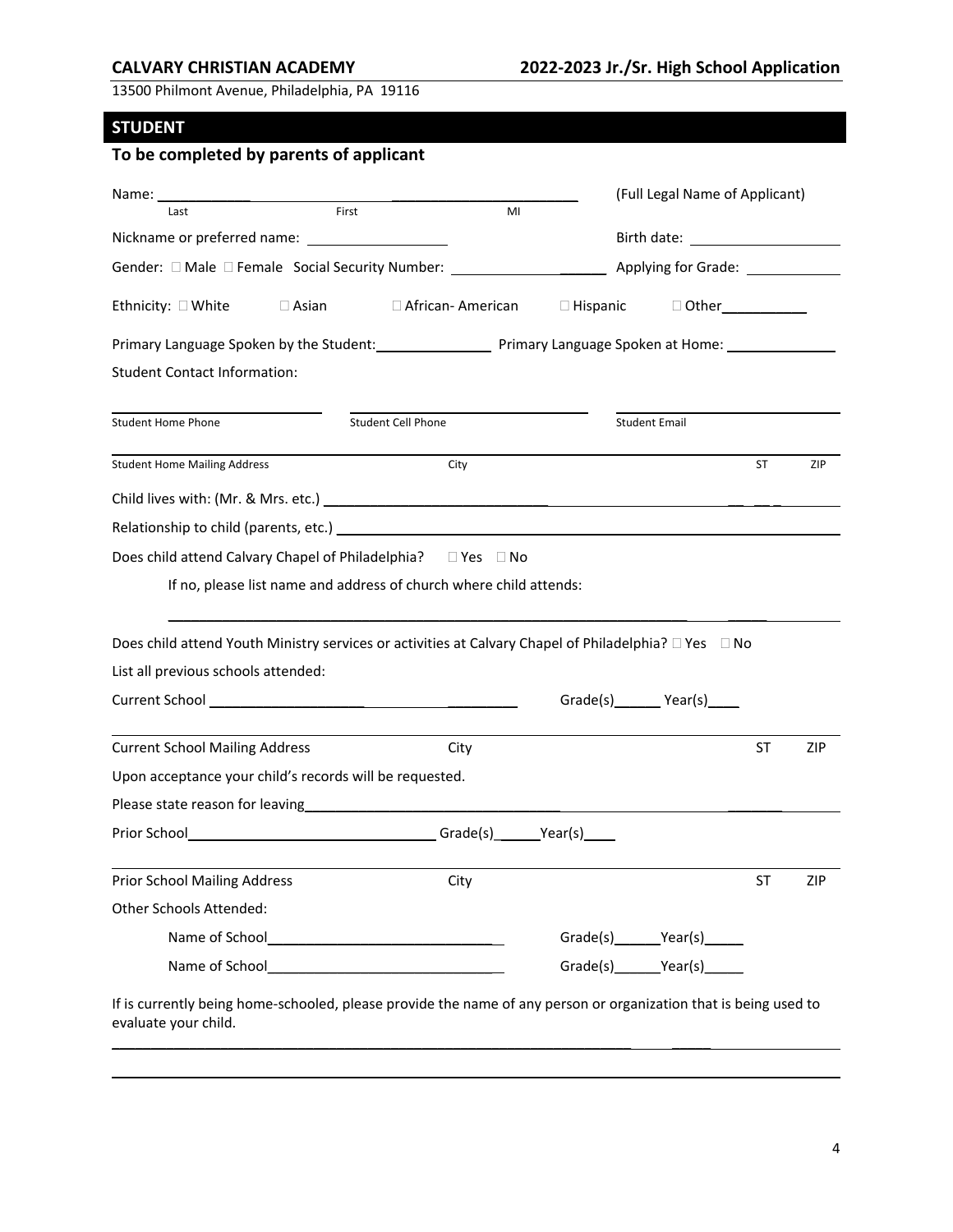## **STUDENT CONTINUED**

Has child ever repeated a grade?  $\Box$  Yes  $\Box$  No

Has child been in gifted or accelerated classes?  $\Box$  Yes  $\Box$  No

If an answer above is yes, please explain:  $\Box$ 

Has child ever been suspended or removed from any school for misconduct?  $\Box$  Yes  $\Box$  No

If yes, please explain: **Wese asset and all of yes** and all the set of the set of the set of the set of the set o

Has child ever received a detention or demerit?  $\Box$  Yes  $\Box$  No

If yes, please explain: \_\_\_\_\_\_\_\_\_\_\_\_\_\_\_\_\_\_\_\_\_\_\_\_\_ \_\_\_\_\_\_\_\_\_\_\_\_\_

What is child's attitude toward school and teachers?

Does your child support the decision to attend CCA?  $\Box$  Yes  $\Box$  No

Does child have a history of chronic physical condition, emotional condition, or learning disability, which has required professional attention, or which may require special attention at Calvary Christian Academy?  $\Box$  Yes  $\Box$  No

 $\mathcal{L}_\mathcal{L} = \mathcal{L}_\mathcal{L} = \mathcal{L}_\mathcal{L} = \mathcal{L}_\mathcal{L} = \mathcal{L}_\mathcal{L} = \mathcal{L}_\mathcal{L} = \mathcal{L}_\mathcal{L} = \mathcal{L}_\mathcal{L} = \mathcal{L}_\mathcal{L} = \mathcal{L}_\mathcal{L} = \mathcal{L}_\mathcal{L} = \mathcal{L}_\mathcal{L} = \mathcal{L}_\mathcal{L} = \mathcal{L}_\mathcal{L} = \mathcal{L}_\mathcal{L} = \mathcal{L}_\mathcal{L} = \mathcal{L}_\mathcal{L}$  $\mathcal{L}_\mathcal{L} = \mathcal{L}_\mathcal{L} = \mathcal{L}_\mathcal{L} = \mathcal{L}_\mathcal{L} = \mathcal{L}_\mathcal{L} = \mathcal{L}_\mathcal{L} = \mathcal{L}_\mathcal{L} = \mathcal{L}_\mathcal{L} = \mathcal{L}_\mathcal{L} = \mathcal{L}_\mathcal{L} = \mathcal{L}_\mathcal{L} = \mathcal{L}_\mathcal{L} = \mathcal{L}_\mathcal{L} = \mathcal{L}_\mathcal{L} = \mathcal{L}_\mathcal{L} = \mathcal{L}_\mathcal{L} = \mathcal{L}_\mathcal{L}$  $\mathcal{L}_\mathcal{L} = \mathcal{L}_\mathcal{L} = \mathcal{L}_\mathcal{L} = \mathcal{L}_\mathcal{L} = \mathcal{L}_\mathcal{L} = \mathcal{L}_\mathcal{L} = \mathcal{L}_\mathcal{L} = \mathcal{L}_\mathcal{L} = \mathcal{L}_\mathcal{L} = \mathcal{L}_\mathcal{L} = \mathcal{L}_\mathcal{L} = \mathcal{L}_\mathcal{L} = \mathcal{L}_\mathcal{L} = \mathcal{L}_\mathcal{L} = \mathcal{L}_\mathcal{L} = \mathcal{L}_\mathcal{L} = \mathcal{L}_\mathcal{L}$ 

 $\mathcal{L}_\mathcal{L} = \mathcal{L}_\mathcal{L} = \mathcal{L}_\mathcal{L} = \mathcal{L}_\mathcal{L} = \mathcal{L}_\mathcal{L} = \mathcal{L}_\mathcal{L} = \mathcal{L}_\mathcal{L} = \mathcal{L}_\mathcal{L} = \mathcal{L}_\mathcal{L} = \mathcal{L}_\mathcal{L} = \mathcal{L}_\mathcal{L} = \mathcal{L}_\mathcal{L} = \mathcal{L}_\mathcal{L} = \mathcal{L}_\mathcal{L} = \mathcal{L}_\mathcal{L} = \mathcal{L}_\mathcal{L} = \mathcal{L}_\mathcal{L}$ 

\_\_\_\_\_\_\_\_\_\_\_\_\_\_\_\_\_\_\_\_\_\_\_\_\_\_\_\_\_\_\_\_\_\_\_\_\_\_\_\_\_\_\_\_\_\_\_\_\_\_\_\_\_\_\_\_\_\_\_\_\_\_\_\_\_\_ \_\_\_\_\_ \_

 $\mathcal{L}_\text{max} = \frac{1}{2} \sum_{i=1}^n \mathcal{L}_\text{max} = \frac{1}{2} \sum_{i=1}^n \mathcal{L}_\text{max} = \frac{1}{2} \sum_{i=1}^n \mathcal{L}_\text{max} = \frac{1}{2} \sum_{i=1}^n \mathcal{L}_\text{max} = \frac{1}{2} \sum_{i=1}^n \mathcal{L}_\text{max} = \frac{1}{2} \sum_{i=1}^n \mathcal{L}_\text{max} = \frac{1}{2} \sum_{i=1}^n \mathcal{L}_\text{max} = \frac{1}{2} \sum_{i=$ 

\_\_\_\_\_\_\_\_\_\_\_\_\_\_\_\_\_\_\_\_\_\_\_\_\_\_\_\_\_\_\_\_\_\_\_\_\_\_\_\_\_\_\_\_\_\_\_\_\_\_\_\_\_\_\_\_\_\_\_\_\_\_\_\_\_\_\_ \_\_\_\_\_ \_\_\_\_\_\_\_\_\_\_\_\_\_\_\_\_\_\_\_\_\_\_\_\_\_\_\_\_\_\_\_\_\_\_\_\_\_\_\_\_\_\_\_\_\_\_\_\_\_\_\_\_\_\_\_\_\_\_\_\_\_\_\_\_\_\_\_ \_\_\_\_\_

\_\_\_\_\_\_\_\_\_\_\_\_\_\_\_\_\_\_\_\_\_\_\_\_\_\_\_\_\_\_\_\_\_\_\_\_\_\_\_\_\_\_\_\_\_\_\_\_\_\_\_\_\_\_\_\_\_\_\_\_\_\_\_\_\_\_\_ \_\_\_\_\_

\_\_\_\_\_\_\_\_\_\_\_\_\_\_\_\_\_\_\_\_\_\_\_\_\_\_\_\_\_\_\_\_\_\_\_\_\_\_\_\_\_\_\_\_\_\_\_\_\_\_\_\_\_\_\_\_\_\_\_\_\_\_\_\_\_\_\_ \_\_\_\_\_

If yes, please explain and include copies of all reports:

Has child ever been enrolled in a special class or received tutoring?  $\Box$  Yes  $\Box$  No

If yes, please explain: \_\_\_\_\_ \_\_\_\_\_\_\_\_\_\_\_\_\_\_\_\_\_\_\_\_\_\_\_\_\_\_\_\_\_\_\_\_\_\_\_\_\_\_\_\_\_\_\_\_\_\_\_\_\_

| Check if school personnel have reported any of the following about child, or if you<br>have observed these characteristics at home. | School | Home |
|-------------------------------------------------------------------------------------------------------------------------------------|--------|------|
| Distractible                                                                                                                        |        |      |
| Inattentive                                                                                                                         |        |      |
| Disturbs other children                                                                                                             |        |      |
| Is often late in completing assignments                                                                                             |        |      |
| Exhibits aggressive behavior                                                                                                        |        |      |
| Has difficulty following oral instructions                                                                                          |        |      |
| Has difficulty following written instructions                                                                                       |        |      |
| Has difficulty with oral expression                                                                                                 |        |      |
| Has difficulty with written expression                                                                                              |        |      |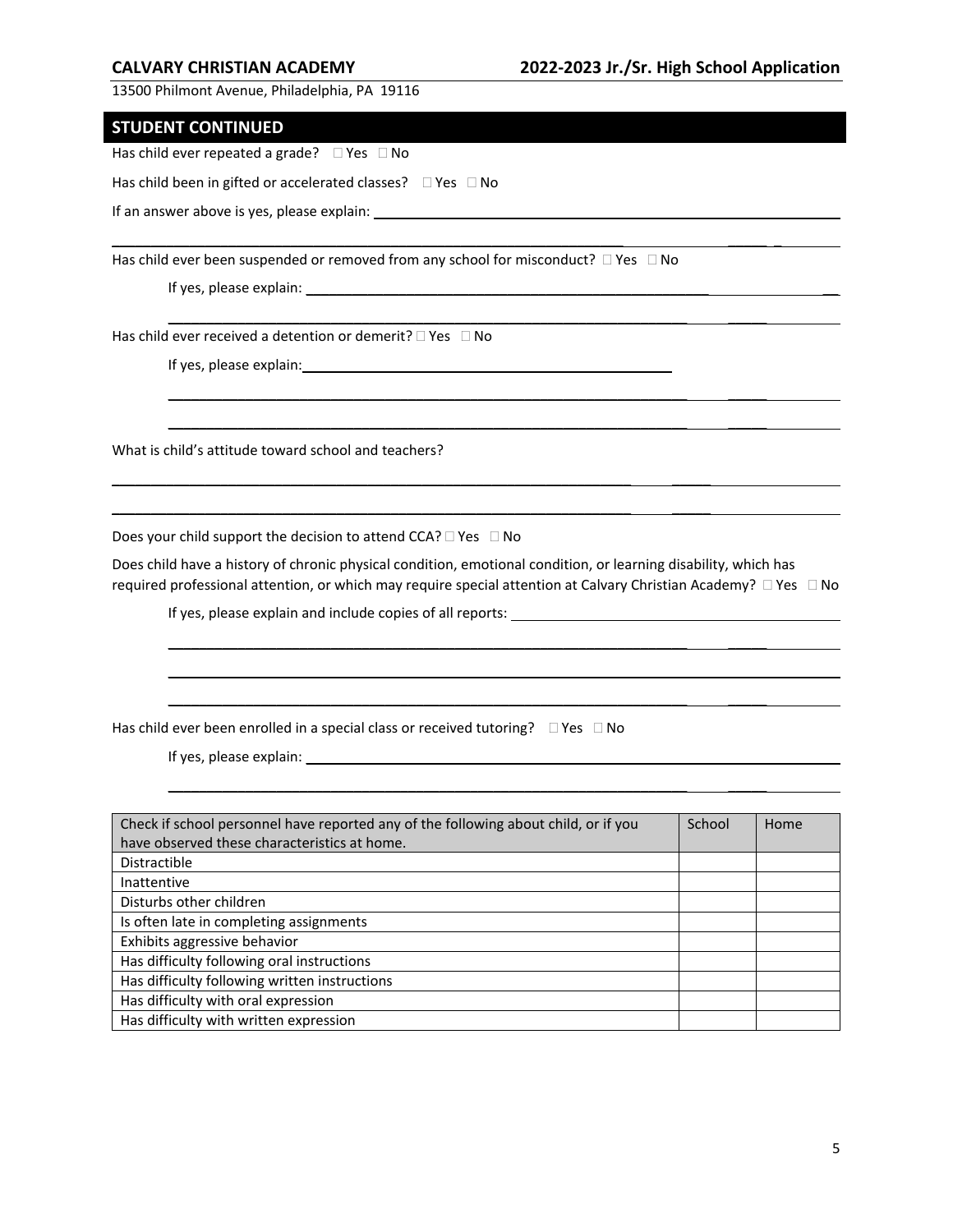# **STUDENT CONTINUED Health Information:** Child's Doctor:\_\_\_\_\_\_\_\_\_\_\_\_\_\_\_\_\_\_\_\_\_\_\_\_\_\_\_\_\_\_\_\_\_\_\_\_\_ Phone: \_\_\_\_\_\_\_\_\_\_\_\_\_\_\_\_\_\_\_\_ Does your child have any allergies?  $\Box$  Yes  $\Box$  No If yes, please explain: \_\_\_\_\_\_\_\_\_\_\_\_\_\_\_\_\_\_\_\_\_\_\_\_\_\_\_\_ \_\_\_\_\_\_\_\_\_\_\_\_\_\_\_\_\_\_\_\_\_\_\_\_\_\_\_\_\_\_\_\_\_\_\_\_\_\_\_\_\_\_\_\_\_\_\_\_\_\_\_\_\_\_\_\_\_\_\_\_\_\_\_\_\_\_\_\_\_\_\_\_\_\_\_\_\_\_ Does child take any behavior modification medications?  $\Box$  Yes  $\Box$  No If yes, please explain: \_\_\_\_\_\_\_\_\_\_\_\_\_\_\_\_\_\_\_\_\_\_\_\_\_\_\_\_\_\_\_\_\_\_\_\_\_\_\_\_\_\_\_\_\_\_\_\_\_\_\_\_\_  $\mathcal{L}_\mathcal{L} = \mathcal{L}_\mathcal{L} = \mathcal{L}_\mathcal{L} = \mathcal{L}_\mathcal{L} = \mathcal{L}_\mathcal{L} = \mathcal{L}_\mathcal{L} = \mathcal{L}_\mathcal{L} = \mathcal{L}_\mathcal{L} = \mathcal{L}_\mathcal{L} = \mathcal{L}_\mathcal{L} = \mathcal{L}_\mathcal{L} = \mathcal{L}_\mathcal{L} = \mathcal{L}_\mathcal{L} = \mathcal{L}_\mathcal{L} = \mathcal{L}_\mathcal{L} = \mathcal{L}_\mathcal{L} = \mathcal{L}_\mathcal{L}$  $\mathcal{L}_\mathcal{L} = \mathcal{L}_\mathcal{L} = \mathcal{L}_\mathcal{L} = \mathcal{L}_\mathcal{L} = \mathcal{L}_\mathcal{L} = \mathcal{L}_\mathcal{L} = \mathcal{L}_\mathcal{L} = \mathcal{L}_\mathcal{L} = \mathcal{L}_\mathcal{L} = \mathcal{L}_\mathcal{L} = \mathcal{L}_\mathcal{L} = \mathcal{L}_\mathcal{L} = \mathcal{L}_\mathcal{L} = \mathcal{L}_\mathcal{L} = \mathcal{L}_\mathcal{L} = \mathcal{L}_\mathcal{L} = \mathcal{L}_\mathcal{L}$ Does child wear glasses or corrective lenses?  $\Box$  Yes  $\Box$  No Has child had a history of ear infections or hearing difficulty?  $\Box$  Yes  $\Box$  No If yes, please explain: \_\_\_\_\_\_\_\_\_\_\_\_\_\_\_\_\_\_\_\_\_\_\_\_\_\_\_\_\_\_\_\_\_\_\_\_\_\_\_\_\_\_\_\_\_\_\_\_\_\_\_\_\_  $\mathcal{L}_\mathcal{L} = \mathcal{L}_\mathcal{L} = \mathcal{L}_\mathcal{L} = \mathcal{L}_\mathcal{L} = \mathcal{L}_\mathcal{L} = \mathcal{L}_\mathcal{L} = \mathcal{L}_\mathcal{L} = \mathcal{L}_\mathcal{L} = \mathcal{L}_\mathcal{L} = \mathcal{L}_\mathcal{L} = \mathcal{L}_\mathcal{L} = \mathcal{L}_\mathcal{L} = \mathcal{L}_\mathcal{L} = \mathcal{L}_\mathcal{L} = \mathcal{L}_\mathcal{L} = \mathcal{L}_\mathcal{L} = \mathcal{L}_\mathcal{L}$ Does your child have any other health concerns?  $\Box$  Yes  $\Box$  No If yes, please explain: \_\_\_\_\_\_\_\_\_\_\_\_\_\_\_\_\_\_\_\_\_\_\_ \_\_\_\_\_\_\_\_\_\_\_\_\_\_\_\_\_\_\_\_\_\_\_\_\_\_\_\_\_\_\_\_\_\_\_\_\_\_\_\_\_\_\_\_\_\_\_\_\_\_\_\_\_\_\_\_\_\_\_\_\_\_\_\_\_\_\_\_\_\_\_\_\_\_\_\_\_\_ \_\_\_\_\_\_\_\_\_\_\_\_\_\_\_\_\_\_\_\_\_\_\_\_\_\_\_\_\_\_\_\_\_\_\_\_\_\_\_\_\_\_\_\_\_\_\_\_\_\_\_\_\_\_\_\_\_\_\_\_\_\_\_\_\_\_\_\_\_\_\_\_\_\_\_\_\_\_

# **FAMILY**

| Names of all Children | Date of Birth | <b>CCA Grade Applied</b><br>for if Applicable | Date to be Entered |
|-----------------------|---------------|-----------------------------------------------|--------------------|
|                       |               |                                               |                    |
|                       |               |                                               |                    |
|                       |               |                                               |                    |
|                       |               |                                               |                    |
|                       |               |                                               |                    |
|                       |               |                                               |                    |

 $\mathcal{L}_\mathcal{L} = \{ \mathcal{L}_\mathcal{L} = \{ \mathcal{L}_\mathcal{L} = \{ \mathcal{L}_\mathcal{L} = \{ \mathcal{L}_\mathcal{L} = \{ \mathcal{L}_\mathcal{L} = \{ \mathcal{L}_\mathcal{L} = \{ \mathcal{L}_\mathcal{L} = \{ \mathcal{L}_\mathcal{L} = \{ \mathcal{L}_\mathcal{L} = \{ \mathcal{L}_\mathcal{L} = \{ \mathcal{L}_\mathcal{L} = \{ \mathcal{L}_\mathcal{L} = \{ \mathcal{L}_\mathcal{L} = \{ \mathcal{L}_\mathcal{$  $\mathcal{L}_\mathcal{L} = \{ \mathcal{L}_\mathcal{L} = \{ \mathcal{L}_\mathcal{L} = \{ \mathcal{L}_\mathcal{L} = \{ \mathcal{L}_\mathcal{L} = \{ \mathcal{L}_\mathcal{L} = \{ \mathcal{L}_\mathcal{L} = \{ \mathcal{L}_\mathcal{L} = \{ \mathcal{L}_\mathcal{L} = \{ \mathcal{L}_\mathcal{L} = \{ \mathcal{L}_\mathcal{L} = \{ \mathcal{L}_\mathcal{L} = \{ \mathcal{L}_\mathcal{L} = \{ \mathcal{L}_\mathcal{L} = \{ \mathcal{L}_\mathcal{$  $\mathcal{L}_\mathcal{L} = \{ \mathcal{L}_\mathcal{L} = \{ \mathcal{L}_\mathcal{L} = \{ \mathcal{L}_\mathcal{L} = \{ \mathcal{L}_\mathcal{L} = \{ \mathcal{L}_\mathcal{L} = \{ \mathcal{L}_\mathcal{L} = \{ \mathcal{L}_\mathcal{L} = \{ \mathcal{L}_\mathcal{L} = \{ \mathcal{L}_\mathcal{L} = \{ \mathcal{L}_\mathcal{L} = \{ \mathcal{L}_\mathcal{L} = \{ \mathcal{L}_\mathcal{L} = \{ \mathcal{L}_\mathcal{L} = \{ \mathcal{L}_\mathcal{$ \_\_\_\_\_\_\_\_\_\_\_\_\_\_\_\_\_\_\_\_\_\_\_\_\_\_\_\_\_\_\_\_\_\_\_\_\_\_\_\_\_\_\_\_\_\_\_\_\_\_\_\_\_\_\_\_\_\_\_\_\_\_\_\_\_\_\_\_\_\_\_\_\_\_\_\_\_\_\_\_\_\_\_\_\_\_\_\_\_\_\_\_\_ \_\_\_\_\_\_\_\_\_\_\_\_\_\_\_\_\_\_\_\_\_\_\_\_\_\_\_\_\_\_\_\_\_\_\_\_\_\_\_\_\_\_\_\_\_\_\_\_\_\_\_\_\_\_\_\_\_\_\_\_\_\_\_\_\_\_\_\_\_\_\_\_\_\_\_\_\_\_\_\_\_\_\_\_\_\_\_\_\_\_\_\_\_ \_\_\_\_\_\_\_\_\_\_\_\_\_\_\_\_\_\_\_\_\_\_\_\_\_\_\_\_\_\_\_\_\_\_\_\_\_\_\_\_\_\_\_\_\_\_\_\_\_\_\_\_\_\_\_\_\_\_\_\_\_\_\_\_\_\_\_\_\_\_\_\_\_\_\_\_\_\_\_\_\_\_\_\_\_\_\_\_\_\_\_\_\_  $\mathcal{L}_\mathcal{L} = \{ \mathcal{L}_\mathcal{L} = \{ \mathcal{L}_\mathcal{L} = \{ \mathcal{L}_\mathcal{L} = \{ \mathcal{L}_\mathcal{L} = \{ \mathcal{L}_\mathcal{L} = \{ \mathcal{L}_\mathcal{L} = \{ \mathcal{L}_\mathcal{L} = \{ \mathcal{L}_\mathcal{L} = \{ \mathcal{L}_\mathcal{L} = \{ \mathcal{L}_\mathcal{L} = \{ \mathcal{L}_\mathcal{L} = \{ \mathcal{L}_\mathcal{L} = \{ \mathcal{L}_\mathcal{L} = \{ \mathcal{L}_\mathcal{$ 

Please use the below space to provide any additional information about your family: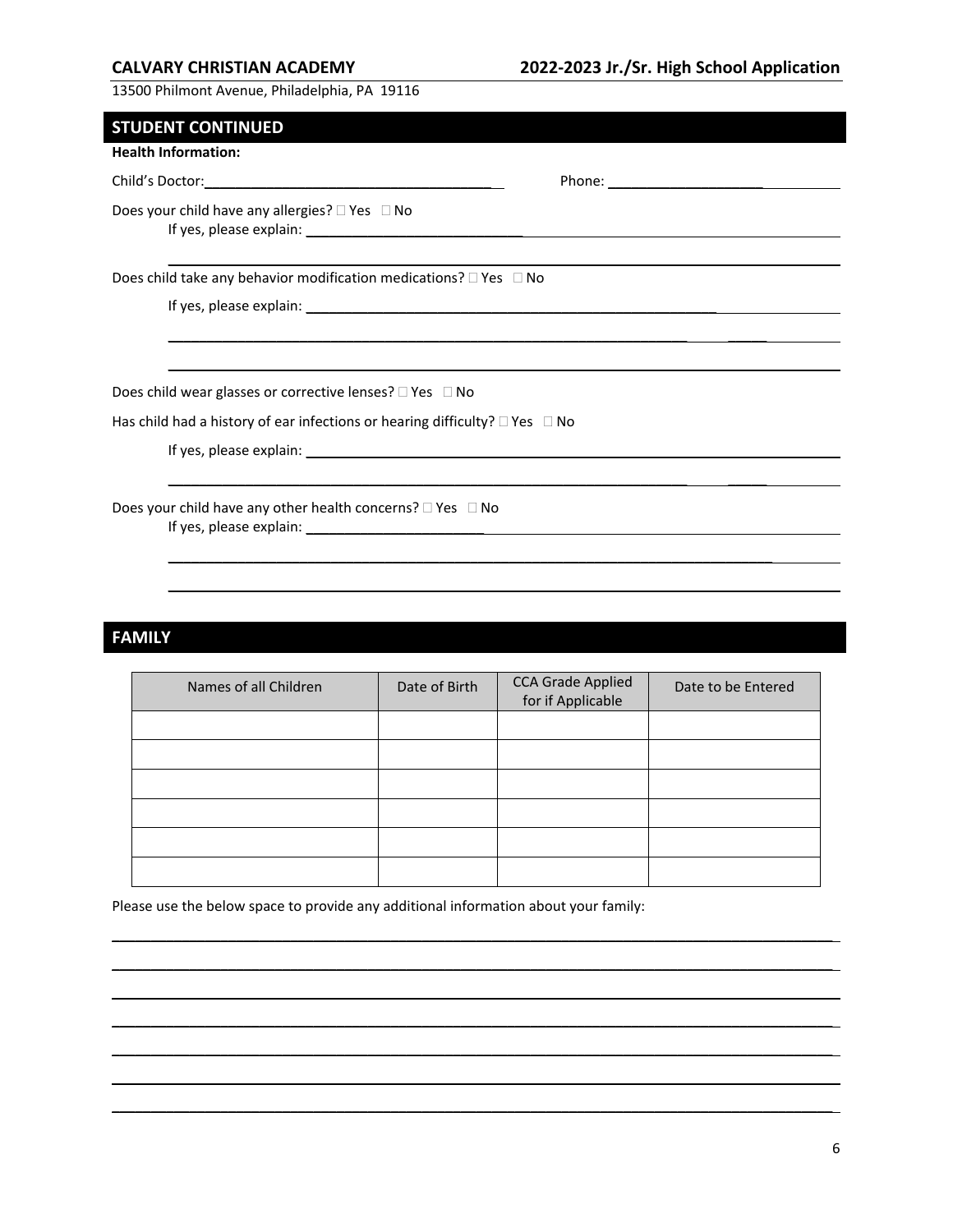# **STUDENT To be completed by applicant**  Name: \_\_\_\_\_\_\_\_\_\_\_\_ \_\_\_\_\_\_\_\_\_\_\_\_\_\_\_\_\_\_\_\_\_\_\_\_ Last **Contract Contract Contract Contract Contract Contract Contract Contract Contract Contract Contract Contra GENERAL/SPIRITUAL**  How did you learn about Calvary Christian Academy? <u> 1989 - Johann Stoff, amerikansk politiker (d. 1989)</u> Do you personally want to attend Calvary Christian Academy? <u> 1989 - Johann Stoff, amerikansk politiker (d. 1989)</u> Do you regularly attend Calvary Chapel of Philadelphia?  $\Box$  Yes  $\Box$  No If yes: • How long have you been in regular attendance? • Which service(s) do you attend?  $\square$  Sun 8am  $\square$  Sun 10am  $\square$  Sun 12pm  $\square$  Sunday pm  $\square$  Wed pm • List the ministries and activities that you are involved in at Calvary Chapel: \_\_\_\_\_\_\_\_\_\_\_\_\_\_\_\_\_\_\_\_\_\_\_\_\_\_\_\_\_  $\overline{\phantom{a}}$  , and the contract of the contract of the contract of the contract of the contract of the contract of the contract of the contract of the contract of the contract of the contract of the contract of the contrac If no: • Please list name and address of church you attend: Department of the change of the change of the change of the change of the change of the change of the change of the change of the change of the change of the change of t Describe your participation and ministry in this church:  $\overline{\phantom{a}}$  , and the contract of the contract of the contract of the contract of the contract of the contract of the contract of the contract of the contract of the contract of the contract of the contract of the contrac Name a pastor, school employee or church member involved in activity/ministry that you know personally. Please include a phone number and/or email. Name: Phone Number and/or Email Address: <u> 1989 - Johann Stoff, amerikansk politiker (d. 1989)</u> Please describe your personal relationship with Jesus Christ: \_\_\_\_\_\_\_\_\_\_\_\_\_\_\_\_\_\_ <u> 1989 - Johann Stoff, amerikansk politiker (d. 1989)</u>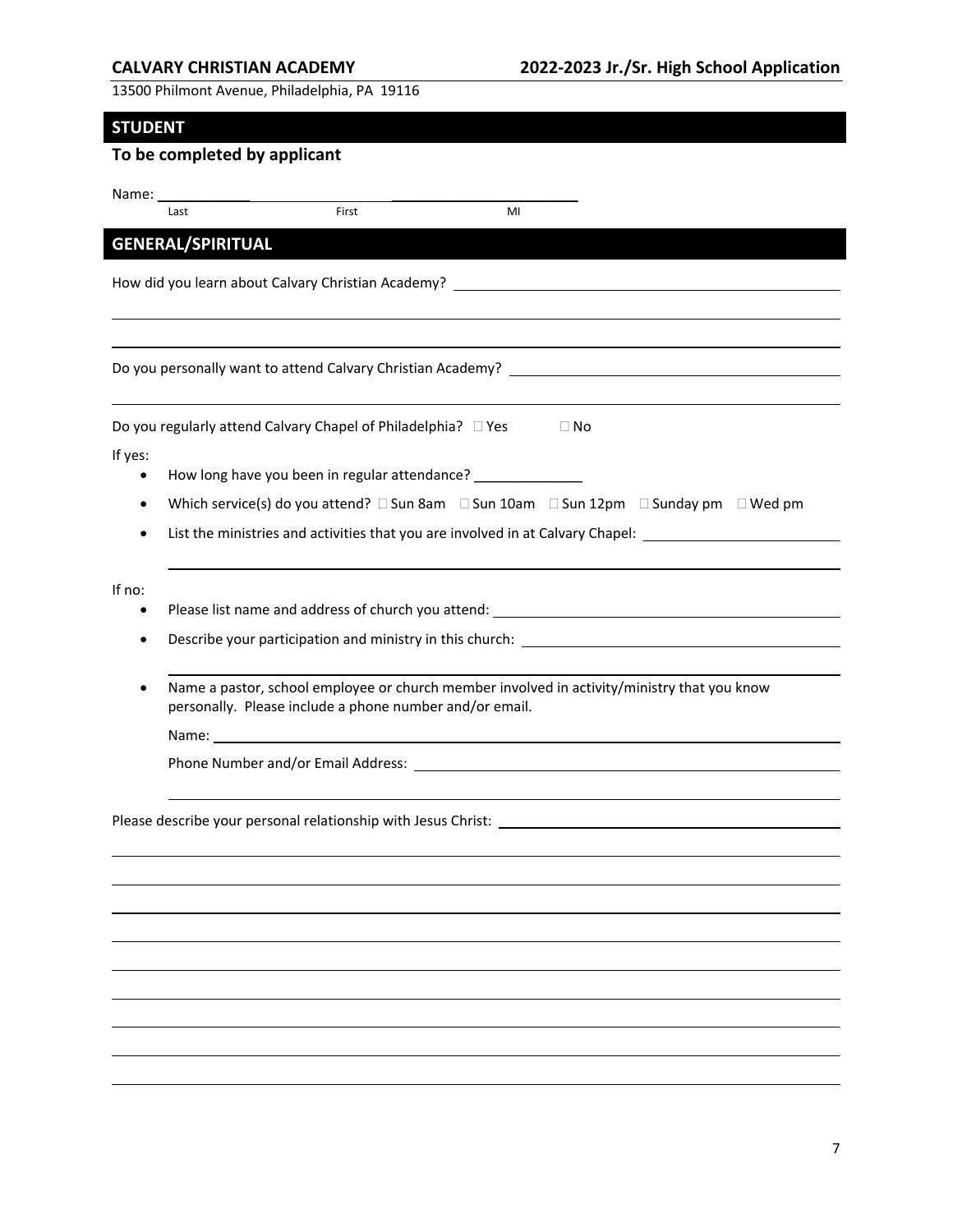# **ACADEMIC**

Do you get your homework done at school or do you take it home with you every day? \_\_\_\_\_\_\_\_\_\_\_\_\_\_\_\_\_\_\_\_\_\_\_\_\_\_\_

| What was your average grade in school last year?                                        |
|-----------------------------------------------------------------------------------------|
| Have you ever been on the honor roll? $\Box$ Yes $\Box$ No                              |
| Have you ever failed a subject? $\Box$ Yes $\Box$ No                                    |
|                                                                                         |
| Do you plan to go to college? $\Box$ Yes $\Box$ No                                      |
| What occupation would you like to pursue as an adult?                                   |
| Have you received any honors in school or outside of school? $\square$ Yes $\square$ No |
| If yes, what are they?                                                                  |

<u> 1989 - Johann Stoff, amerikansk politiker (d. 1989)</u>

# **PERSONAL/BEHAVIORAL**

What do you enjoy doing in your free time?

| Do you participate in sports? $\Box$ Yes $\Box$ No                               |
|----------------------------------------------------------------------------------|
|                                                                                  |
| Are you interested in music, art or drama? □ Yes □ No                            |
|                                                                                  |
|                                                                                  |
|                                                                                  |
|                                                                                  |
| ,我们也不会有什么。""我们的人,我们也不会有什么?""我们的人,我们也不会有什么?""我们的人,我们也不会有什么?""我们的人,我们也不会有什么?""我们的人 |
|                                                                                  |
| ,我们也不会有什么?""我们的人,我们也不会有什么?""我们的人,我们也不会有什么?""我们的人,我们也不会有什么?""我们的人,我们也不会有什么?""我们的人 |
|                                                                                  |
|                                                                                  |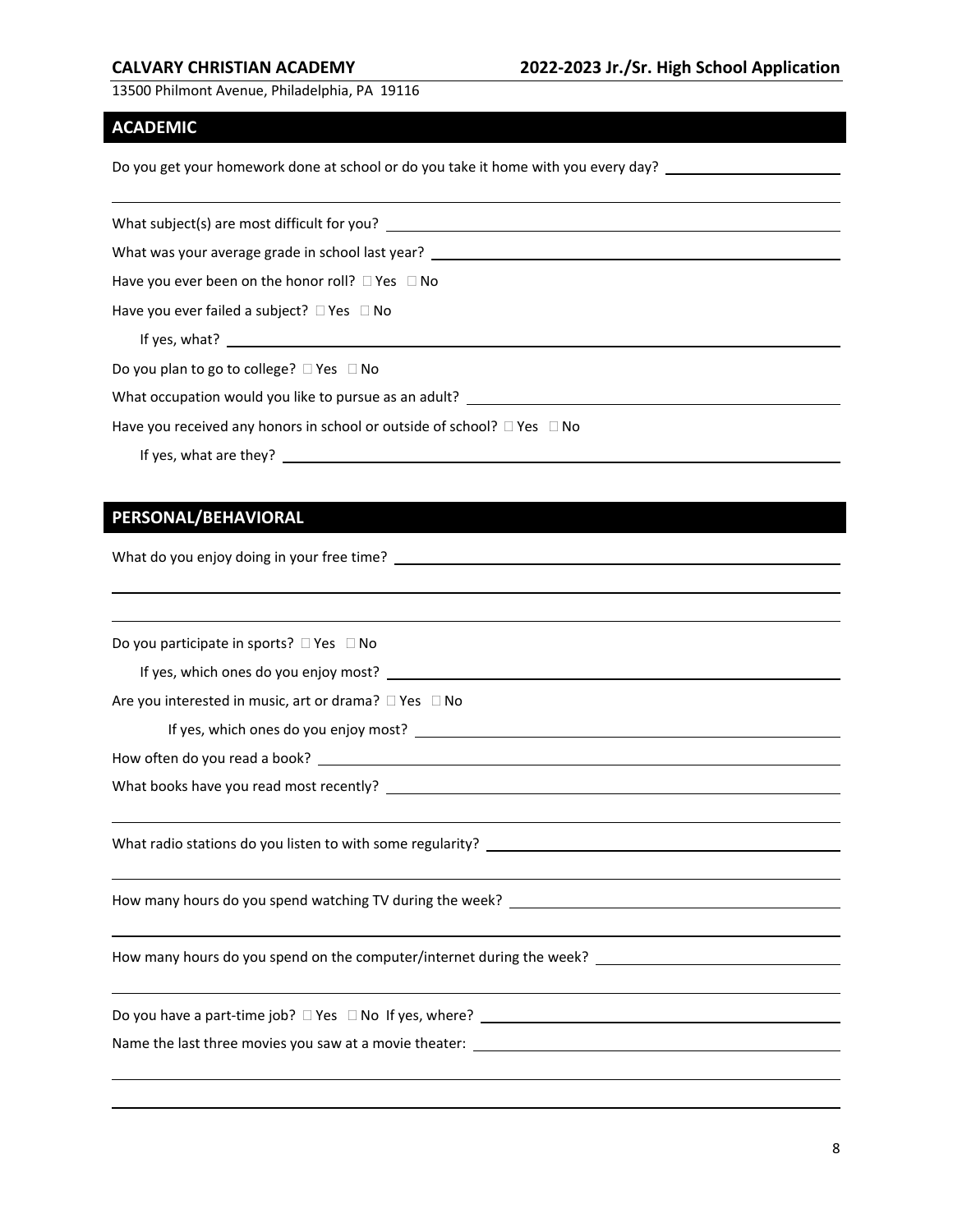# **PERSONAL/BEHAVIORAL CONTINUED**

Are most of your friends and acquaintances Christians?  $\Box$  Yes  $\Box$  No

Are most of your friends your age?  $\Box$  Yes  $\Box$  No

Do you know any current students at CCA?  $\Box$  Yes  $\Box$  No

If yes, who are these students?

List three adjectives that friends might use to describe you.

Have you ever used tobacco?  $\Box$  Yes  $\Box$  No

Drugs? Yes No

Alcoholic Beverages? Yes No

If yes to any of the above, please explain:

With my signature below, I certify that I have answered the above questions honestly and completely and have not held back information that CCA should know about me.

<u> 1990 - Jan Samuel Barbara, martin da shekara 1991 - Andrea Samuel Barbara, mashrida a shekara 1991 - Andrea S</u>

<u> 1989 - Johann Stoff, amerikansk politiker (d. 1989)</u>

<u> 1989 - Johann Stoff, amerikansk politiker (d. 1989)</u>

<u> 1989 - Johann Stoff, amerikansk politiker (d. 1989)</u>

Signature Date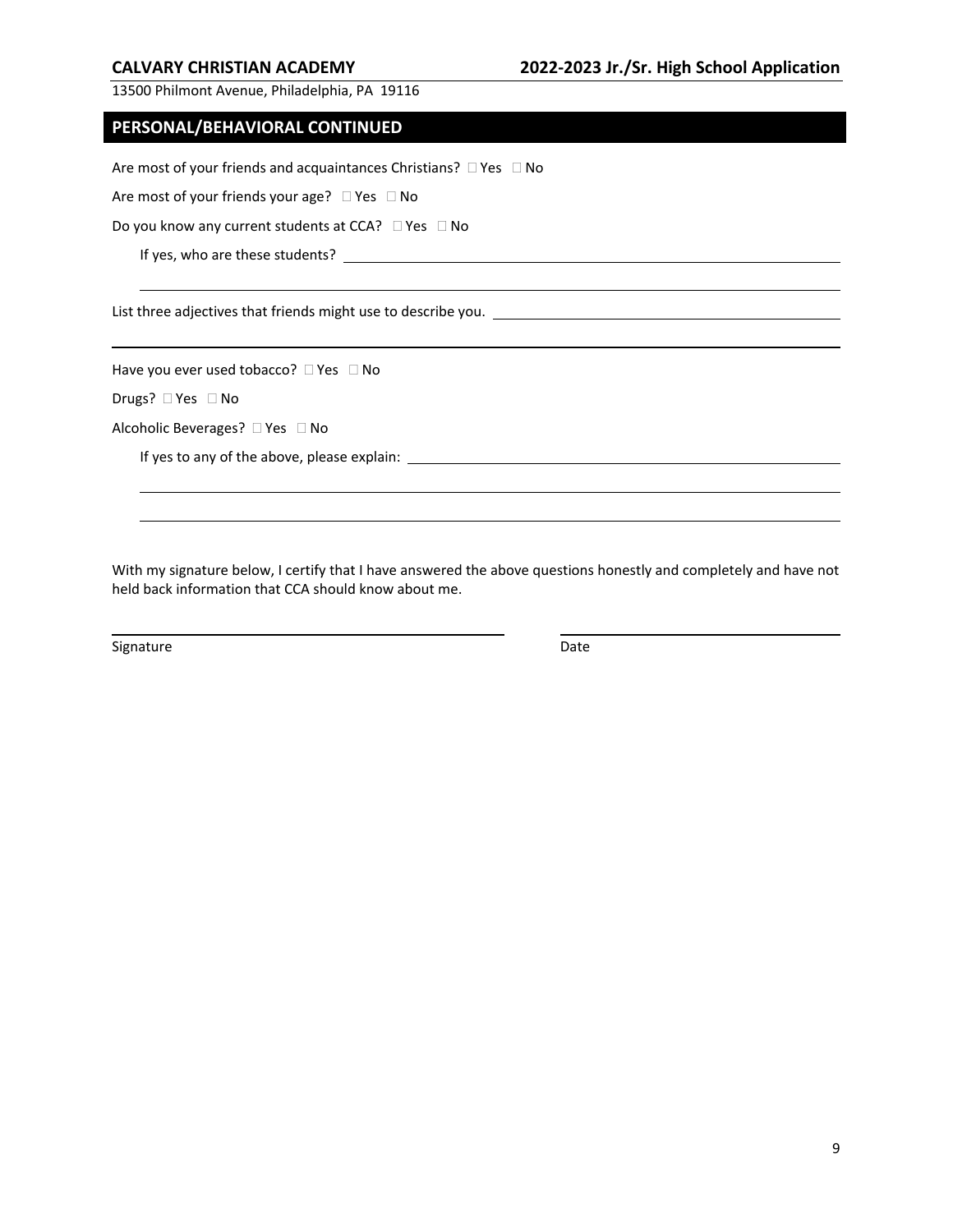# **TRANSPORTATION**

|                                      |  | What mode of transportation will your child/children be taking to and from school?                                                                                                                                                                                                                                           |
|--------------------------------------|--|------------------------------------------------------------------------------------------------------------------------------------------------------------------------------------------------------------------------------------------------------------------------------------------------------------------------------|
|                                      |  | To school: $\square$ Bus $\square$ Carpool $\square$ Student Driver $\square$ SEPTA                                                                                                                                                                                                                                          |
|                                      |  | From school: □ Bus □ Carpool □ Student Driver □ SEPTA                                                                                                                                                                                                                                                                        |
| What School District do you live in? |  |                                                                                                                                                                                                                                                                                                                              |
|                                      |  | Philadelphia Residents – Yellow bus provided for students 1 <sup>st</sup> grade thru 8 <sup>th</sup> grade.<br>SEPTA – High School students $9^{th}$ – 12 <sup>th</sup> living more than 1.5 miles from CCA are eligible for<br>a free SEPTA transpass. Please indicate if you are interested in having your child receive a |

**Upon student acceptance, this information will be used to request transportation for your child.** 

# **FINANCIAL INFORMATION**

Are you financially able to meet the monthly tuition requirements?  $\Box$  Yes  $\Box$  No

free transpass. \_\_\_\_\_\_\_\_\_\_\_\_\_\_\_

Any financial obligations to other schools must be taken care of prior to acceptance, if applicable, in order for CCA to obtain all necessary educational and medical records.

| Comments:                                                            |                    |                      |
|----------------------------------------------------------------------|--------------------|----------------------|
| Do you owe tuition, fees, etc to your current or previous school(s)? |                    | $\Box$ Yes $\Box$ No |
| Which party is responsible to pay the tuition and fees?              |                    |                      |
| $\Box$ Father                                                        | Mother             | $\Box$ Step-Father   |
| $\Box$ Step-Mother                                                   | $\Box$ Grandfather | $\Box$ Grandmother   |
| $\Box$ Guardian                                                      | $\Box$ Other $\,$  |                      |
|                                                                      |                    |                      |

# **CALVARY CHAPEL RATE**

In order to qualify for the "Calvary Family" Rate:

- You must *regularly attend* and *support* Calvary Chapel of Philadelphia for a *minimum of one year*
- Your child must *regularly attend* Sunday school for a *minimum of one year*
- Your support/donation to Calvary Chapel must be given in a way that is *recordable*

| <b>FOR OFFICE USE ONLY</b>                                                                                                                                                                                                     |                     |
|--------------------------------------------------------------------------------------------------------------------------------------------------------------------------------------------------------------------------------|---------------------|
|                                                                                                                                                                                                                                |                     |
| PowerSchool #:                                                                                                                                                                                                                 | Financial Account # |
|                                                                                                                                                                                                                                |                     |
| Date Received: National Action of the Second State Second State State State State State State State State State State State State State State State State State State State State State State State State State State State St | NC.                 |
|                                                                                                                                                                                                                                |                     |
| Application Fee: Check #<br>Cash                                                                                                                                                                                               |                     |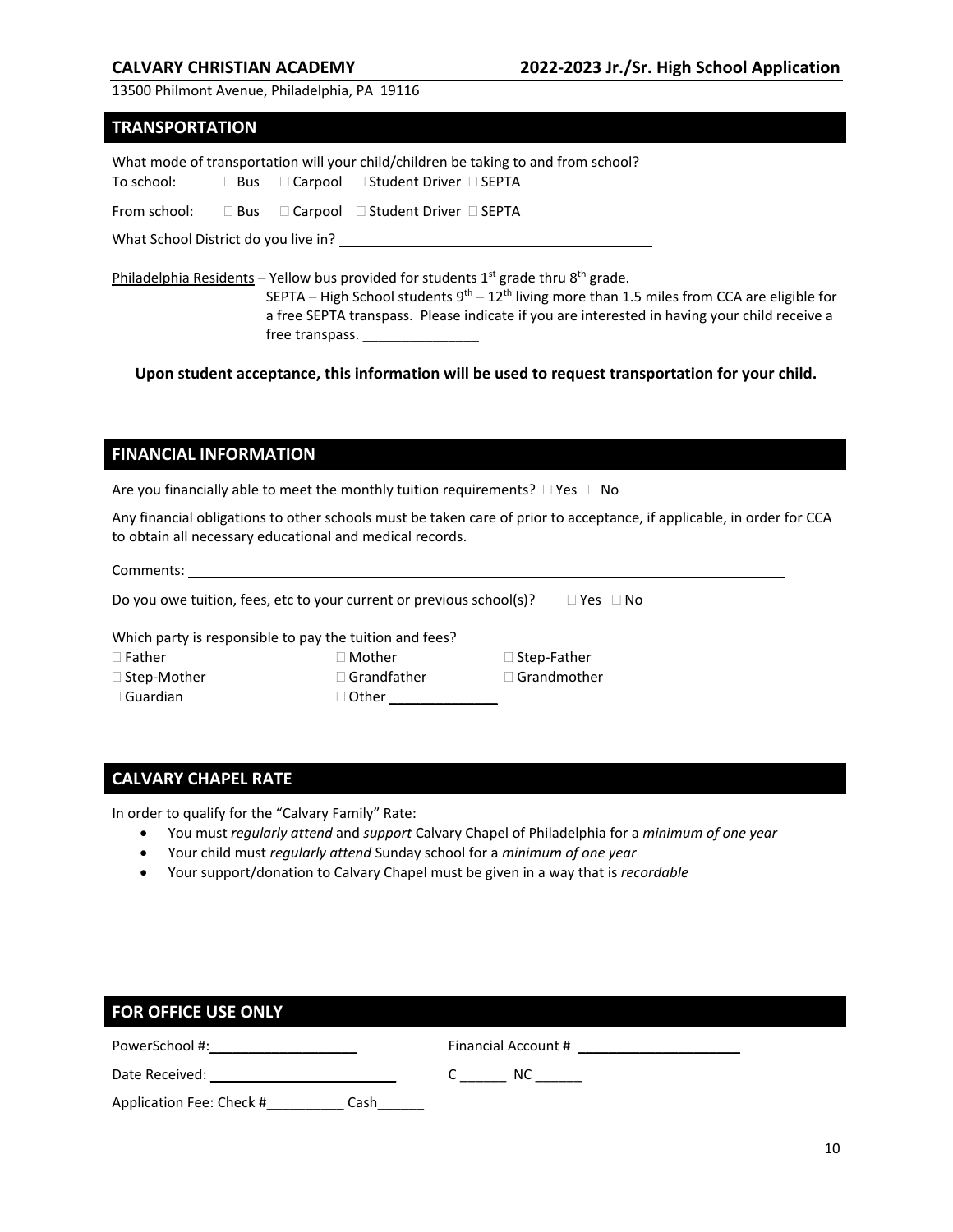# **CHURCH AFFILIATION FORM**

| If you do not currently attend Calvary Chapel of Philadelphia, please have a pastor, elder, or someone in authority |  |
|---------------------------------------------------------------------------------------------------------------------|--|
| at the church you attend, fill out the form below and return it to:                                                 |  |

| <b>Calvary Christian Academy</b><br><b>Mary Robbins, Admissions Coordinator</b><br>13500 Philmont Avenue<br>Philadelphia, PA 19116<br>Fax - 215-969-9732<br>Email - mrobbins@ccphilly.org |  |
|-------------------------------------------------------------------------------------------------------------------------------------------------------------------------------------------|--|
|                                                                                                                                                                                           |  |
|                                                                                                                                                                                           |  |
| For what length of time have you known this family? ____________________________                                                                                                          |  |
| Name and Address of Church:                                                                                                                                                               |  |
|                                                                                                                                                                                           |  |
| Is this family in regular attendance at your church and in good standing with your fellowship?                                                                                            |  |
| Please briefly describe your impressions of this family.                                                                                                                                  |  |
|                                                                                                                                                                                           |  |
|                                                                                                                                                                                           |  |
|                                                                                                                                                                                           |  |
|                                                                                                                                                                                           |  |
|                                                                                                                                                                                           |  |
|                                                                                                                                                                                           |  |
|                                                                                                                                                                                           |  |

To the person filling out this form: Please print your name and phone number where you may be reached in case of any questions. This information will be kept confidential and will not be shown to the family. Thank you for your help.

\_\_\_\_\_\_\_\_\_\_\_\_\_\_\_\_\_\_ \_\_\_\_\_\_\_\_ \_\_\_\_\_\_\_\_\_\_\_\_\_\_\_

\_\_\_\_\_\_\_\_\_\_\_\_\_\_\_\_\_\_\_\_\_\_ \_\_\_\_ \_\_\_\_\_\_\_\_\_\_\_\_\_\_\_\_\_\_\_\_

\_\_\_\_\_\_\_\_\_\_\_\_\_\_\_\_\_\_\_\_\_\_\_\_\_\_\_\_\_\_\_\_\_\_\_\_\_\_\_\_\_\_\_\_\_\_\_\_\_\_\_\_\_\_\_\_\_\_\_\_\_\_\_\_\_\_\_\_\_\_\_\_\_\_\_\_\_\_\_\_\_\_\_\_\_\_\_\_\_\_\_\_\_

Name **Title** 

Phone Number **Date**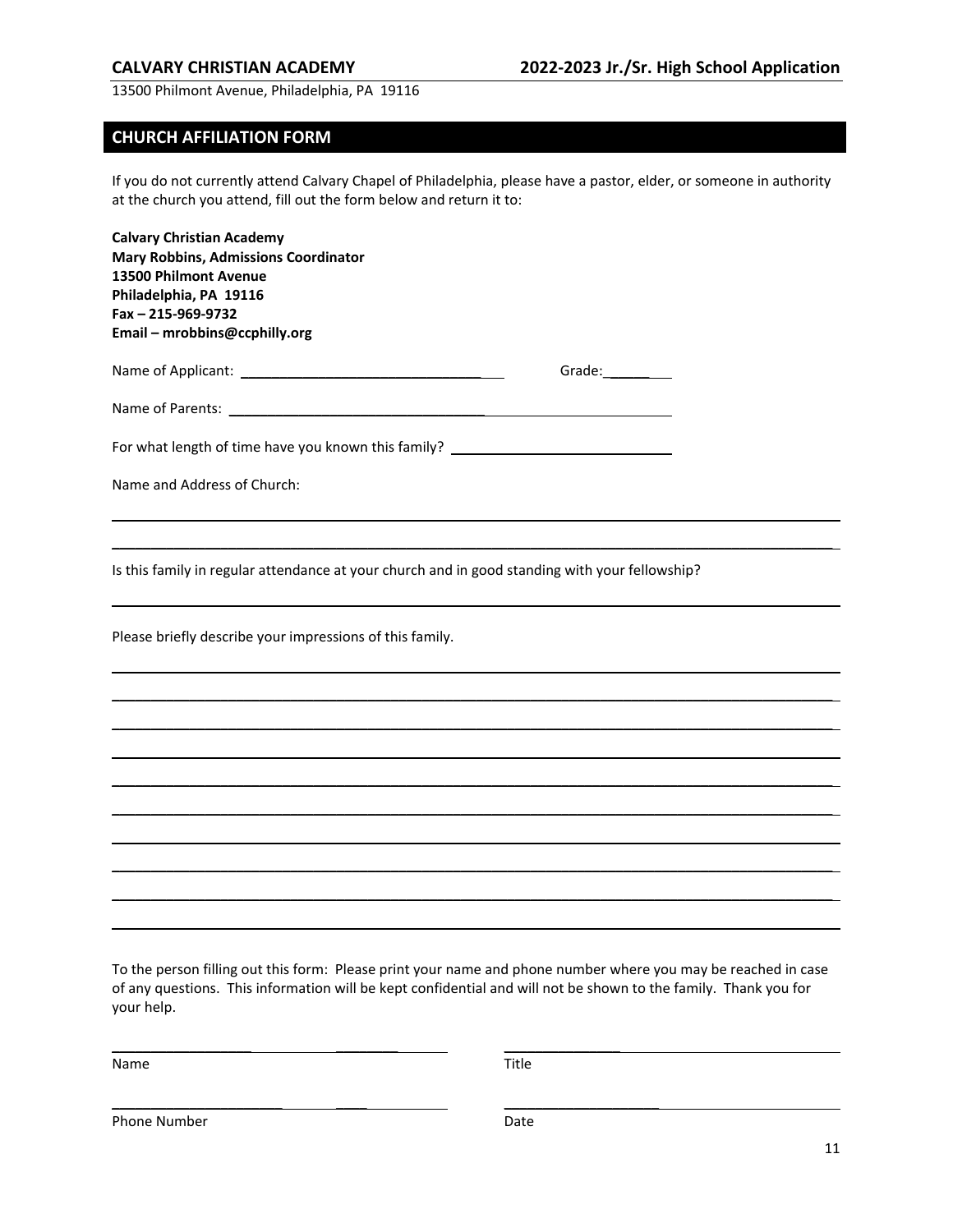12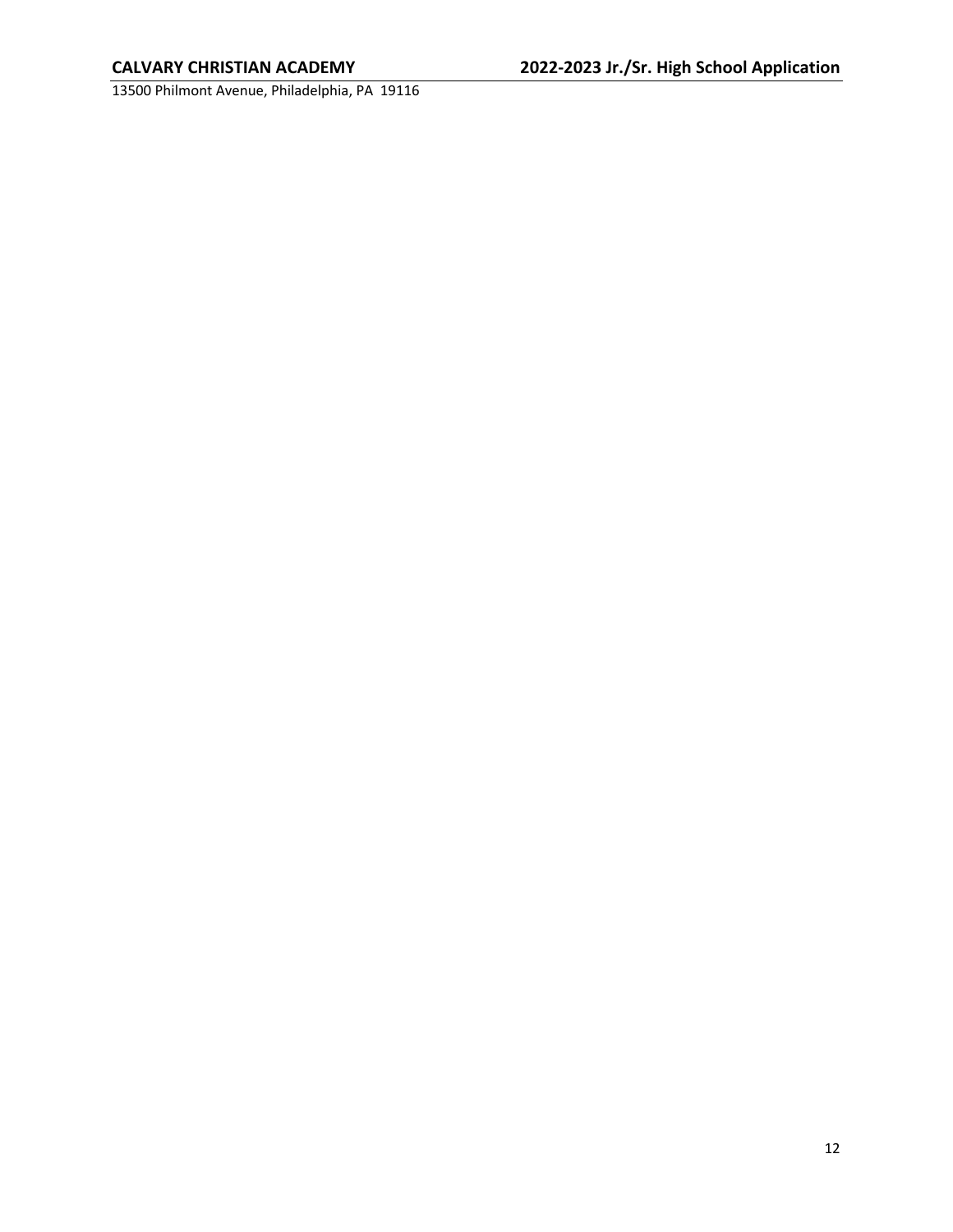# **DISCIPLINE REPORT**

Dear Parents:

Please have an Administrator (Principal or Vice Principal) at your child's **current Junior / Senior High School** complete this report and forward it to CCA with the student application. \*Discipline report is required for all students applying  $7<sup>th</sup> - 12<sup>th</sup>$  grades.

# **Student Name**:

|                                               | Current School: _________                                                                                                                                                                                                                                                                                                                             | Current Grade: National Assembly Current Grade:                                                                                                                                                                                     |  |
|-----------------------------------------------|-------------------------------------------------------------------------------------------------------------------------------------------------------------------------------------------------------------------------------------------------------------------------------------------------------------------------------------------------------|-------------------------------------------------------------------------------------------------------------------------------------------------------------------------------------------------------------------------------------|--|
| This student has no disciplinary issues.<br>◻ |                                                                                                                                                                                                                                                                                                                                                       |                                                                                                                                                                                                                                     |  |
| $\Box$                                        | This student has had the following disciplinary issues:                                                                                                                                                                                                                                                                                               |                                                                                                                                                                                                                                     |  |
|                                               | <b>Excessive Tardiness</b><br>$\Omega$                                                                                                                                                                                                                                                                                                                | Fighting<br>$\circ$                                                                                                                                                                                                                 |  |
|                                               | <b>Excessive Absences</b><br>$\circ$                                                                                                                                                                                                                                                                                                                  | Destructive to School Property<br>$\circ$                                                                                                                                                                                           |  |
|                                               | Late of Class<br>$\circ$<br>Excessive Talking / Loudness<br>$\circ$<br>Disruptive Behavior<br>$\circ$<br>Failure to Observe School Rules<br>$\circ$<br>Rude / Discourteous Behavior<br>$\circ$<br><b>Dress Code Violation</b><br>$\circ$<br><b>Bullying</b><br>$\circ$<br>Disrespectful to Administration / Teachers<br>$\circ$<br>$\circ$<br>$\circ$ | Improper Computer Usage<br>$\circ$                                                                                                                                                                                                  |  |
|                                               |                                                                                                                                                                                                                                                                                                                                                       | Improper Internet Usage<br>$\circ$                                                                                                                                                                                                  |  |
|                                               |                                                                                                                                                                                                                                                                                                                                                       | Theft<br>$\circ$                                                                                                                                                                                                                    |  |
|                                               |                                                                                                                                                                                                                                                                                                                                                       | Cheating<br>$\circ$                                                                                                                                                                                                                 |  |
|                                               |                                                                                                                                                                                                                                                                                                                                                       | Plagiarism<br>$\circ$                                                                                                                                                                                                               |  |
|                                               |                                                                                                                                                                                                                                                                                                                                                       | Use of Drugs / Alcohol<br>$\circ$                                                                                                                                                                                                   |  |
|                                               |                                                                                                                                                                                                                                                                                                                                                       | <b>Firearm Violation</b><br>$\circ$                                                                                                                                                                                                 |  |
|                                               |                                                                                                                                                                                                                                                                                                                                                       | Inappropriate Use of Technology<br>$\circ$                                                                                                                                                                                          |  |
|                                               |                                                                                                                                                                                                                                                                                                                                                       |                                                                                                                                                                                                                                     |  |
|                                               |                                                                                                                                                                                                                                                                                                                                                       |                                                                                                                                                                                                                                     |  |
|                                               |                                                                                                                                                                                                                                                                                                                                                       |                                                                                                                                                                                                                                     |  |
|                                               |                                                                                                                                                                                                                                                                                                                                                       |                                                                                                                                                                                                                                     |  |
|                                               | The following action(s) have been taken:                                                                                                                                                                                                                                                                                                              |                                                                                                                                                                                                                                     |  |
|                                               |                                                                                                                                                                                                                                                                                                                                                       |                                                                                                                                                                                                                                     |  |
| $\Box$                                        | Conference Held: with Student / Parents                                                                                                                                                                                                                                                                                                               |                                                                                                                                                                                                                                     |  |
| $\Box$                                        | Detention                                                                                                                                                                                                                                                                                                                                             |                                                                                                                                                                                                                                     |  |
| In School Suspension<br>$\Box$                |                                                                                                                                                                                                                                                                                                                                                       | Date: <u>Date: Explorer</u> Partnership and the second partnership and the second partnership and the second partnership and the second partnership and the second partnership and the second partnership and the second partnershi |  |
| $\Box$                                        | Out of School Suspension                                                                                                                                                                                                                                                                                                                              |                                                                                                                                                                                                                                     |  |
| $\Box$                                        | Asked to Withdraw                                                                                                                                                                                                                                                                                                                                     |                                                                                                                                                                                                                                     |  |
|                                               |                                                                                                                                                                                                                                                                                                                                                       |                                                                                                                                                                                                                                     |  |
|                                               |                                                                                                                                                                                                                                                                                                                                                       |                                                                                                                                                                                                                                     |  |
|                                               |                                                                                                                                                                                                                                                                                                                                                       |                                                                                                                                                                                                                                     |  |
|                                               |                                                                                                                                                                                                                                                                                                                                                       |                                                                                                                                                                                                                                     |  |
|                                               |                                                                                                                                                                                                                                                                                                                                                       |                                                                                                                                                                                                                                     |  |
|                                               |                                                                                                                                                                                                                                                                                                                                                       |                                                                                                                                                                                                                                     |  |
| Thank you,                                    |                                                                                                                                                                                                                                                                                                                                                       |                                                                                                                                                                                                                                     |  |

Calvary Christian Academy High School Administration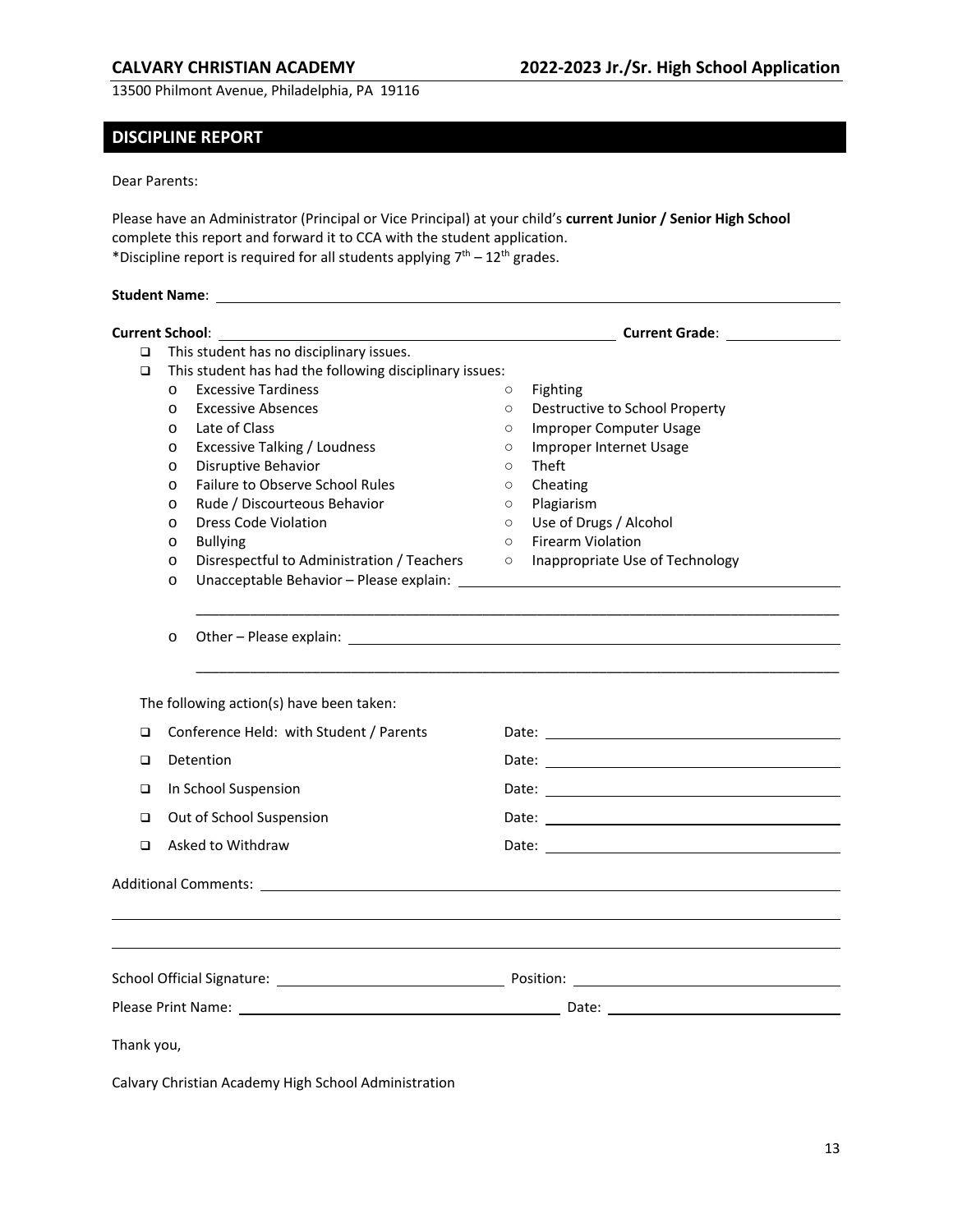14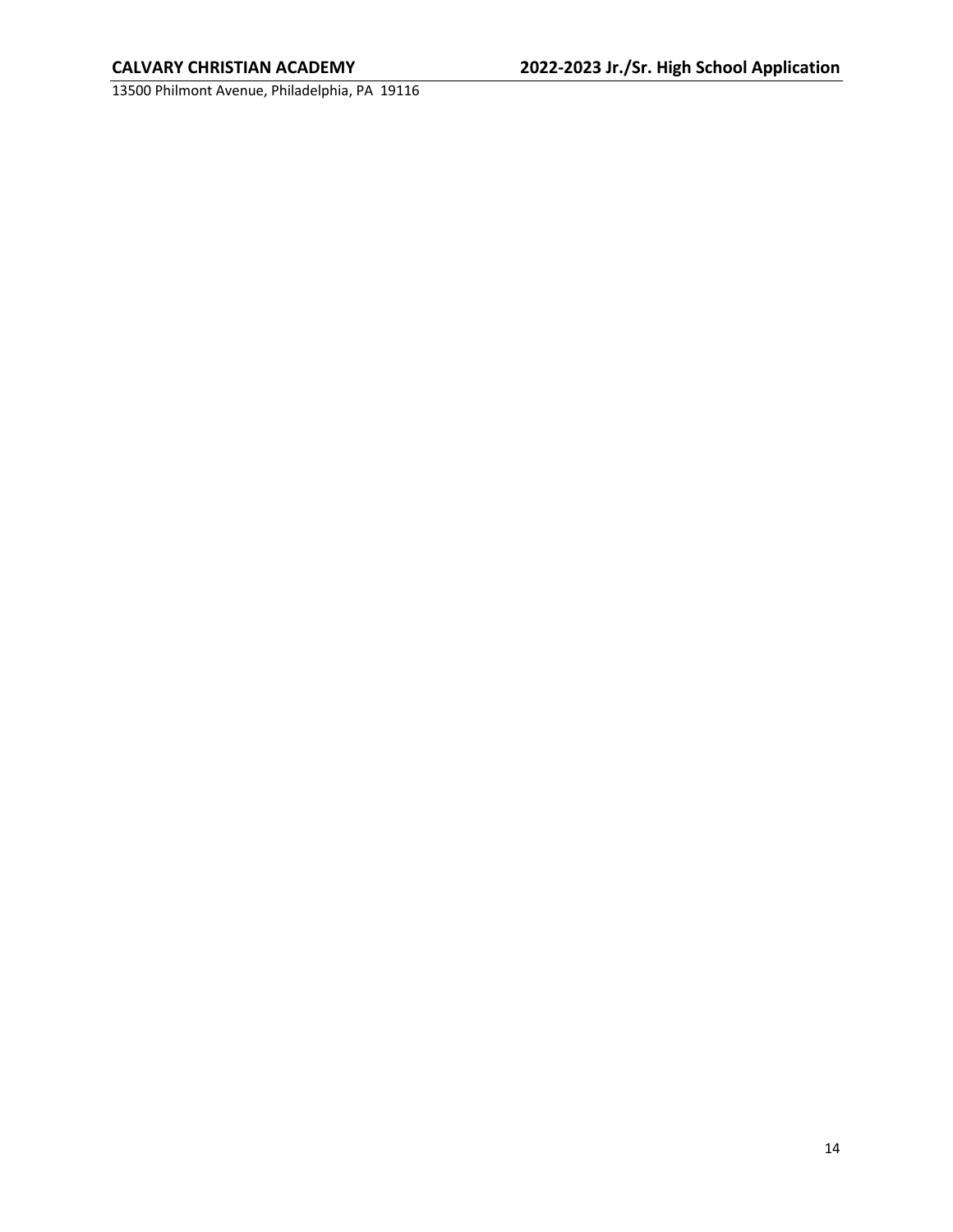# **IMMUNIZATION REQUIREMENTS**

The Pennsylvania Department of Health revised the immunization requirements for students effective August 2017. This revision replaced the 8‐ month provisional period for immunizations with the new requirement of a 5‐day provisional period.

All students must have all immunizations completed within the first 5 days of school.

If the student is in the middle of a series and it is too soon for the next dose, the parent must provide the school nurse with a plan for immunizations (signed by a health care provider) within the first 5 days of school. If the student has incomplete immunizations and no medical plan, the student will be excluded from school.

These requirements allow for the following exemptions: medical reasons; religious beliefs; or philosophical/strong moral or ethical conviction. A signed, dated exemption must be on file in the nurse's office. If your child is exempt from immunizations, he or she may be removed from school during an outbreak.

| Children in ALL grades (K-12) need the following                | 7 <sup>th</sup> thru 12 <sup>th</sup> grade- additional immunization |  |
|-----------------------------------------------------------------|----------------------------------------------------------------------|--|
| immunizations for attendance:                                   | requirements for attendance:                                         |  |
| -4 doses of tetanus, diphtheria & acellular pertussis           | - 2 doses meningococcal conjugate vaccine (MCV4)                     |  |
| (one dose on or after 4 <sup>th</sup> birthday)                 | - first dose prior to entry into 7 <sup>th</sup> grade               |  |
| (DTaP, DTP)                                                     | - a second dose is required at age 16 or prior to entry              |  |
| - 4 doses of polio ( $4th$ dose on or after $4th$ birthday & at | into $12th$ grade                                                    |  |
| least 6 months after previous dose given (IPV)                  | - if the student received the first dose after age 16,               |  |
| - 2 doses of measles, mump & rubella (MMR)                      | only one dose is required                                            |  |
| -3 doses of hepatitis B (Hep B)                                 | - 1 dose of tetanus, diphtheria & acellular pertussis                |  |
| -2 doses of varicella (chickenpox) or evidence of               | (Tdap)                                                               |  |
| immunity (history of chickenpox or antibody titer)              |                                                                      |  |
|                                                                 | * bold text indicates a change from previous years                   |  |

**The vaccines required for entrance, 7th grade, & 12th grade continue to be required in each succeeding school year.**